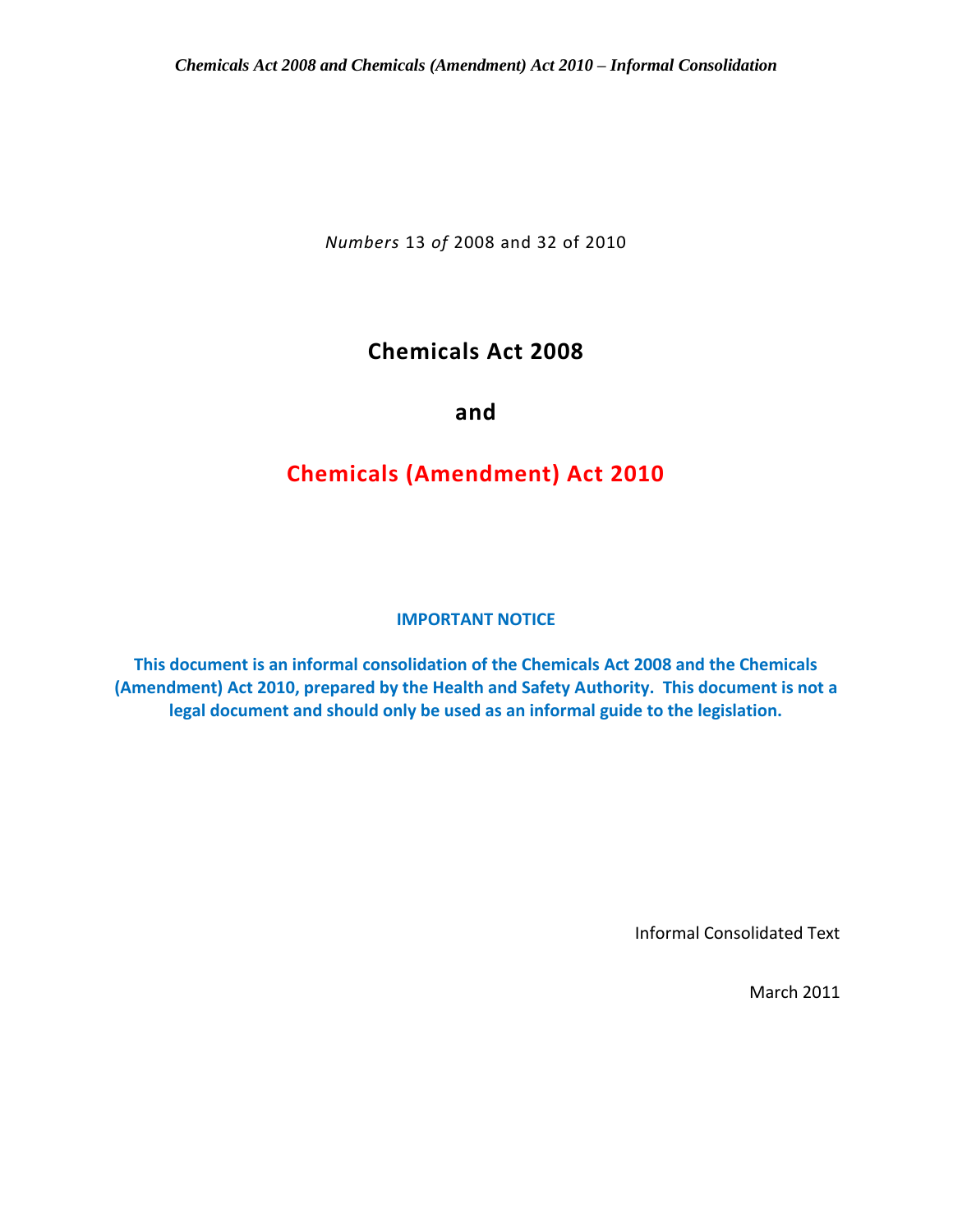#### ARRANGEMENT OF SECTIONS

## PART 1 PRELIMINARY AND GENERAL

# Section

- 1. Short title and commencement.
- 2. Interpretation As amended by Section 2.
- 3. Service of notices.
- 4. Expenses.

## PART 2 REGULATIONS AND CODES OF PRACTICE

- 5. Regulations As amended by Section 3.
- 6. Reviews of, and proposals regarding, relevant chemicals statutory provisions.
- 7. Codes of practice.

#### PART 3 NATIONAL AUTHORITIES

- 8. National authorities As amended by Section 4.
- 9. Cooperation arrangements As amended by Section 5.
- 10. Fees for services.

# PART 4

# ENFORCEMENT

- 11. Appointment of inspectors.
- 12. Powers of inspectors.
- 13. Immunity and indemnification
- 14. Directions for Improvement plan As amended by Section 6.
- 15. Contravention notice As amended by Section 7.
- 16. Prohibition notice As amended by section 8.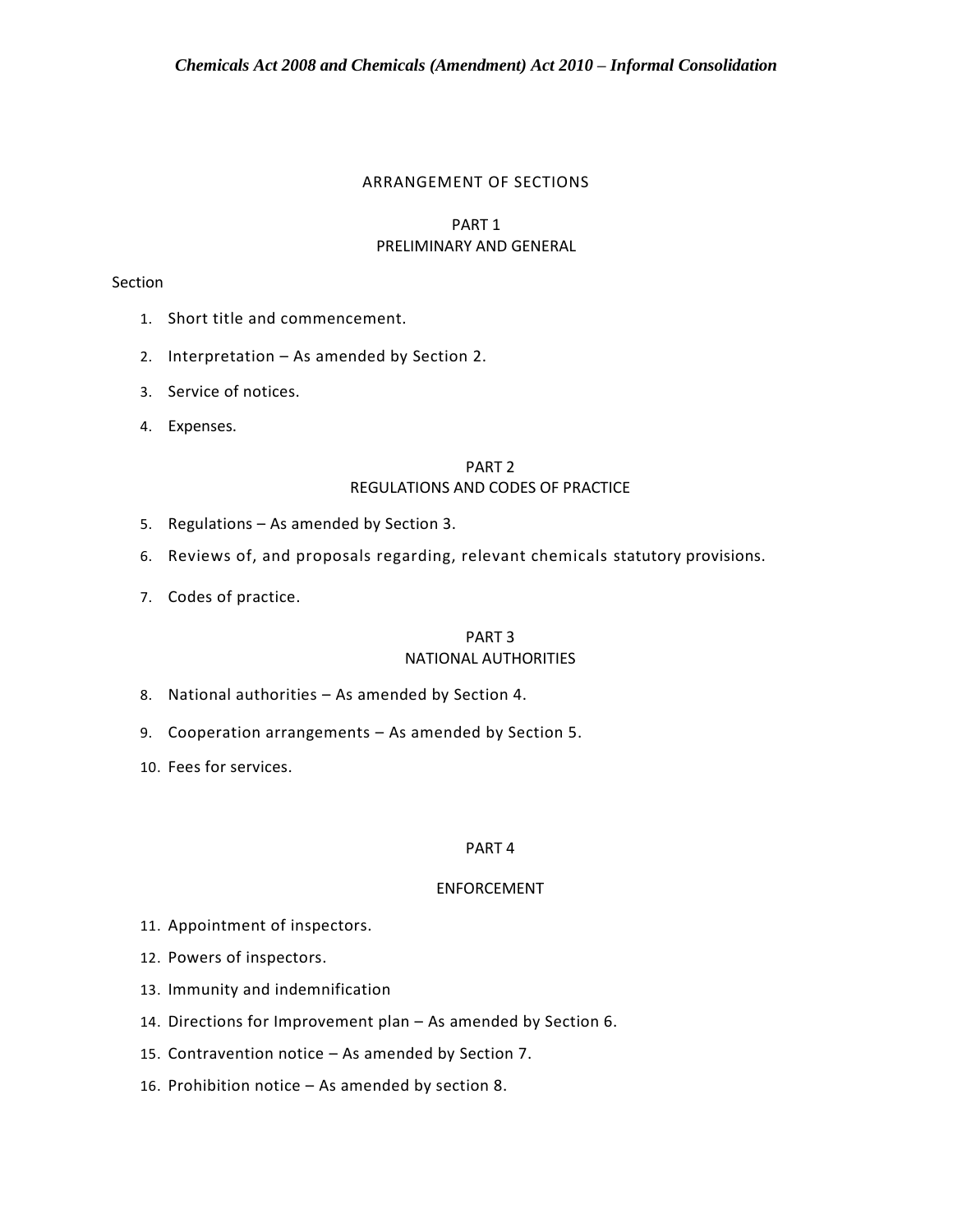- 17. Contravention of Prohibition Notice application to High Court
- 18. Investigations and special reports
- 19. Application to High Court regarding activity involving serious risk
- 20. Prohibition and restriction on moving chemicals.
- 21. Evidence in proceedings.
- 22. Powers of officer of customs and excise to detain chemicals.

#### PART 5

#### INFORMATION

- 23. Dissemination of information in the public interest.
- 24. Publication of names of certain persons.
- 25. Protection for persons reporting breaches of Act.
- 26. Protection of employees from penalisation for reporting breaches of Act.
- 27. Power to require information.
- 28. Prohibition on unauthorised disclosure of information.

#### PART SIX

#### OFFENCES AND PENALTIES

- 29. Offences As amended by Section 9.
- 30. Penalties As amended by Section 10.
- 31. Fixed payment notice.
- 32. Offences by bodies corporate.
- 33. Prosecution of offences.

#### PART 7

#### **MISCELLANEOUS**

- 34. Appeal to Circuit Court from certain orders of District Court.
- 35. Notice or direction to be in writing.
- 36. Laying of regulations and orders before Houses of Oireachtas.
- 37. Amendment of Safety, Health and Welfare at Work Act 2005.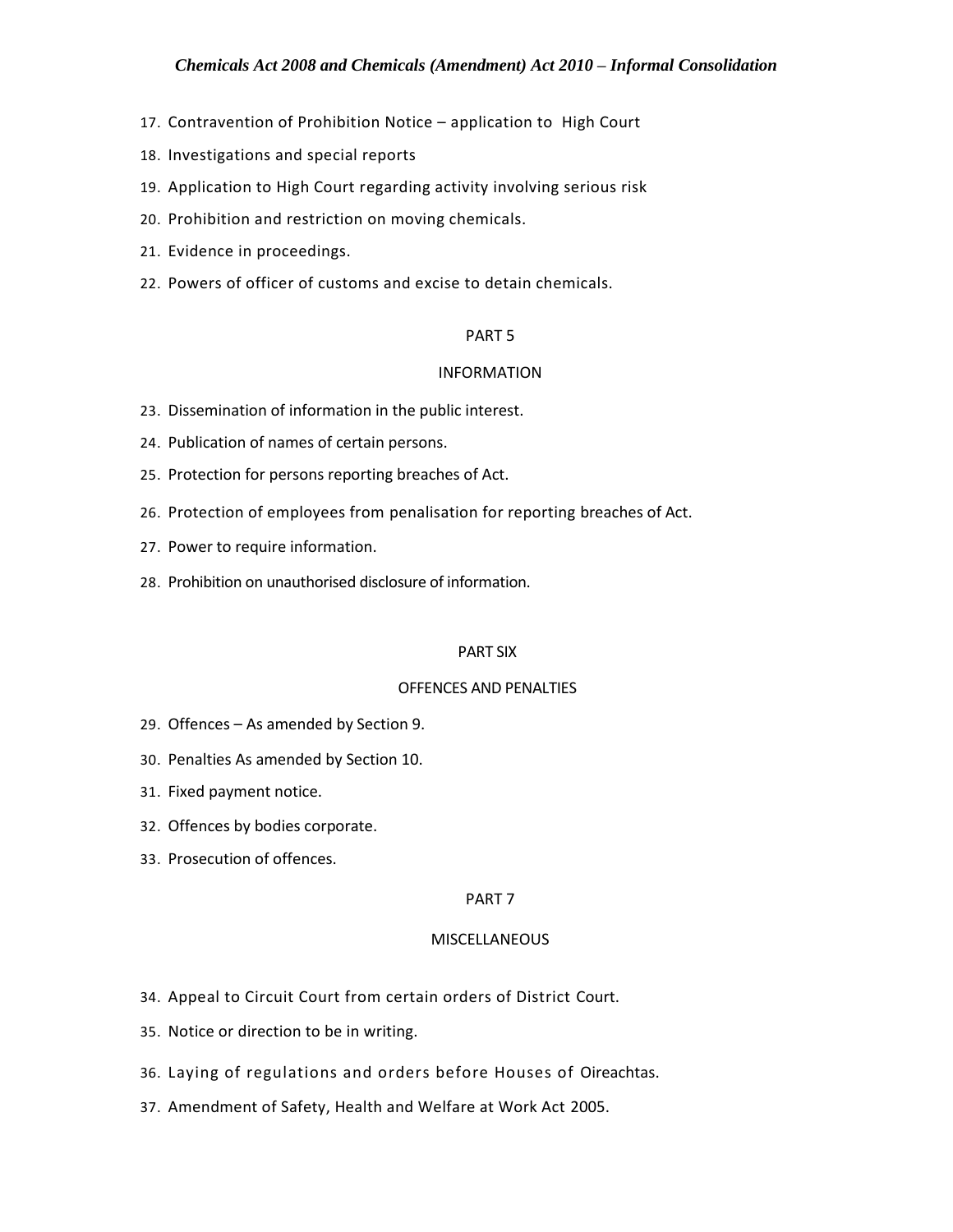# Acts Referred to

| <b>Companies Acts</b>                                  |                      |
|--------------------------------------------------------|----------------------|
| Coroners Acts 1962 and 2005                            |                      |
| Courts of Justice Act 1924                             | 1924, No. 10         |
| Customs Act 1956                                       | 1956, No. 7          |
| Customs and Excise (Miscellaneous Provisions) Act 1988 | 1988, No. 10         |
| <b>Customs Consolidation Act 1876</b>                  | 39 & 40 Vict., c. 36 |
| Data Protection Acts 1988 and 2003                     |                      |
| Electronic Commerce Act 2000                           | 2000, No. 27         |
| <b>Environmental Protection Agency Act 1992</b>        | 1992, No. 7          |
| European Communities Act 1972                          | 1972, No. 27         |
| European Communities Act 2007                          | 2007, No. 18         |
| Industrial Development Act 1993                        | 1993, No. 19         |
| Industrial Development (Enterprise Ireland) Act 1998   | 1998, No. 34         |
| Petty Sessions (Ireland) Act 1851                      | 14 & 15 Vict., c.93  |
| Protection of the Environment Act 2003                 | 2003, No. 27         |
| Safety, Health and Welfare at Work Act 2005            | 2005, No. 10         |
| Terms of Employment (Information) Act 1994             | 1994, No. 5          |
| Unfair Dismissals Act 1977                             | 1977, No. 10         |
| Unfair Dismissals Acts 1977 to 2007                    |                      |
|                                                        |                      |

Waste Management Acts 1996 to 2003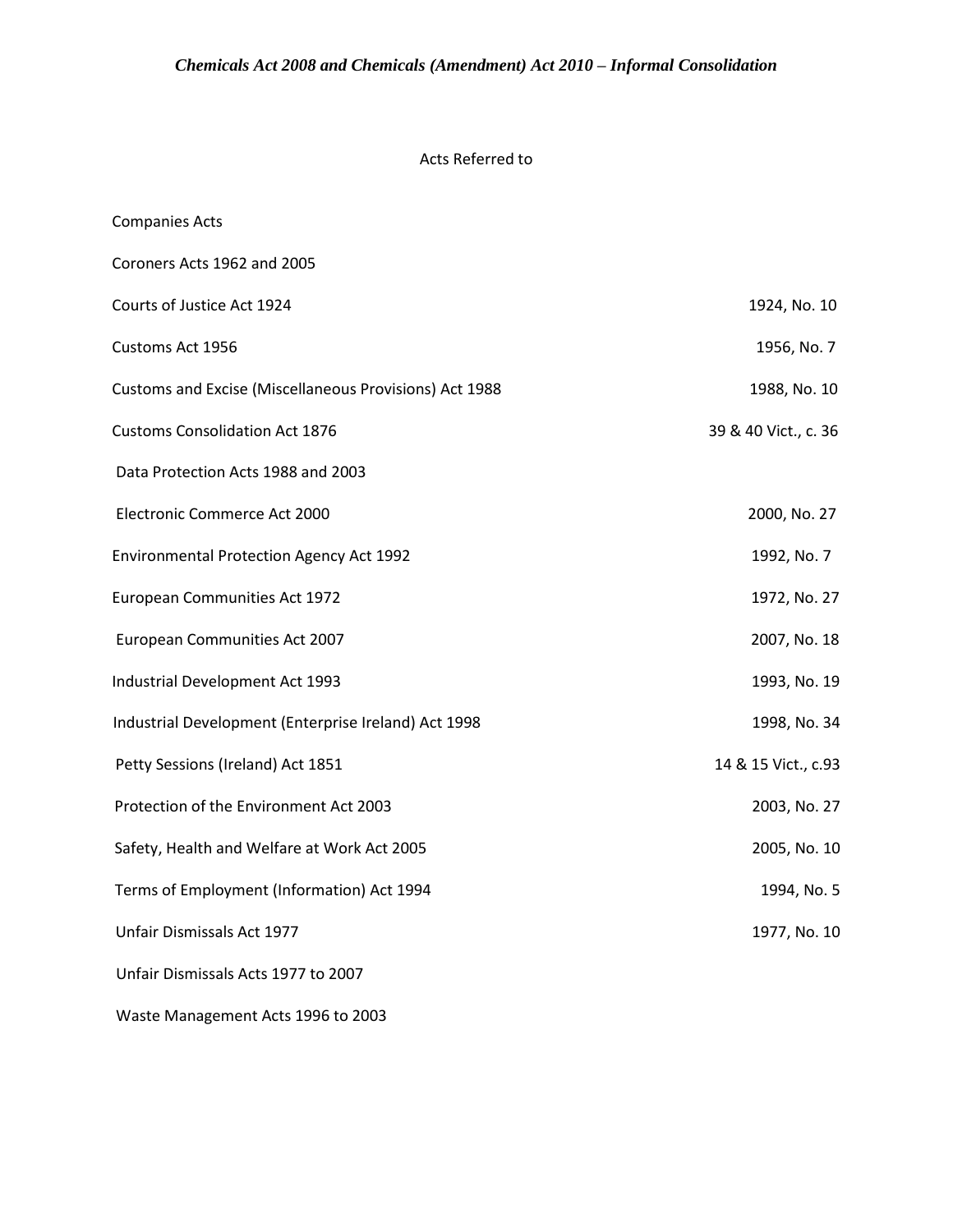*Number* 13 *of* 2008 and 32 of 2010

#### **CHEMICALS ACT 2008 and CHEMICALS (AMENDMENT) ACT 2010**

AN ACT TO REGULATE AND CONTROL THE MANUFAC TURE, USE, PLACING ON THE MARKET, EXPORT,IMPORT, TRANSPORT, TESTING, STORAGE, CLASSIFI CATION, LABELLING AND PACKAGING OF CHEMI CALS; TO MAKE PROVISION IN RELATION TO MAJOR ACCIDENT HAZARDS, AND THE PREVENTION OF ACCIDENTS, INVOLVING CHEMICALS; FOR THOSE PURPOSES TO GIVE FURTHER EFFECT TO REGULATION (EC) NO. 304/2003 OF THE EUROPEAN PARLIAMENT AND OF THE COUNCIL OF 28 JANUARY 2003 CONCERNING THE EXPORT AND IMPORT OF DANGEROUS CHEMICALS<sup>1</sup>, REGULATION (EC) NO. 648/2004 OF THE EUROPEAN PARLIAMENT AND OF THE COUNCIL OF 31 MARCH 2004 ON DETERGENTS $2$  AND REGULATION (EC) NO. 1907/2006 OF THE EUROPEAN PARLIAMENT AND OF THE COUNCIL OF 18 DECEMBER 2006 CONCERNING THE REGISTRATION,EVALUATION, AUTHORISATION AND RESTRICTION OF CHEMICALS (REACH) AND ESTABLISHING A EUROPEAN CHEMICALS AGENCY<sup>3</sup>; TO CONFERPOWER ON THE MINISTER FOR ENTERPRISE, TRADE AND EMPLOYMENT TO MAKE REGULATIONS FOR THE PURPOSE OF GIVING EFFECT TO CERTAIN PROVISIONS OF THE TREATIES GOVERNING THE EUROPEAN COMMUNITIES AND CERTAIN ACTS OF THEINSTITUTIONS OF THOSE COMMUNITIES; AND TO PROVIDE FOR MATTERS CONNECTED THEREWITH. [9*th July,* 2008]

AN ACT TO AMEND THE CHEMICALS ACT 2008 AND THE SAFETY, HEALTH AND WELFARE AT WORK ACT 2005; AND TO PROVIDE FOR RELATED MATTERS.

[24*th November,* 2010]

 $^{1}$  OJ No. L 63, 6.3.2003, p. 1.

<sup>2</sup> OJ No. L 104, 8.4.2004, p. 1.

<sup>3</sup> OJ No. L 136, 29.5.2007, p. 3.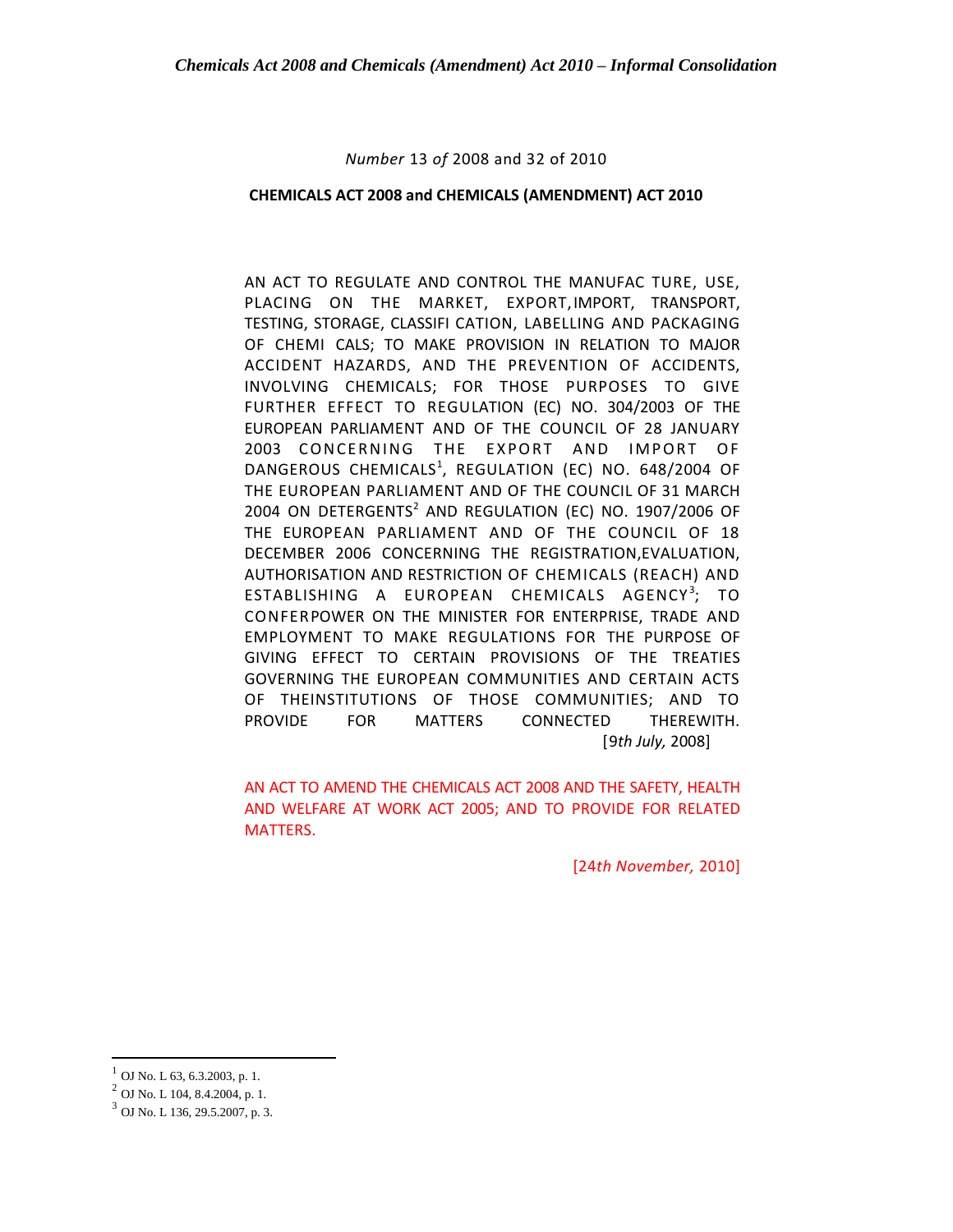#### BE IT ENACTED BY THE OIREACHTAS AS FOLLOWS:

# PART 1

#### PRELIMINARY AND GENERAL

Short title and commencement **1**.—(1) This Act may be cited as the Chemicals Act 2008.

(2) This Act shall come into operation on such day or days as the Minister may appoint by order or orders either generally or with reference to any particular purpose or provision and different days may be so appointed for different purposes or different provisions

Interpretation.  $2- (1)$  In this Act-

"Act of 1972" means the European Communities Act 1972;

**Section 11 Chemical Amendment Act 2010**

**(1)** A reference in the Principal Act to—

- (a) the Rotterdam Regulation,
- (b) the Detergents Regulation,
- (c) the REACH Regulation, or
- (d) the CLP Regulation,

shall be construed as a reference to that Regulation as amended by a European act (other than a directive adopted by an institution of the European Union), whether the amendment is made before, on or after the passing of this Act.

(2) In this section—

"Act of 1972" means the European Communities Act 1972;

"Authority" means the Health and Safety Authority;

"chemical" includes—

- (a) a chemical, preparation or article within the meaning of the Rotterdam Regulation,
- (b) a detergent within the meaning of the Detergents Regulation, and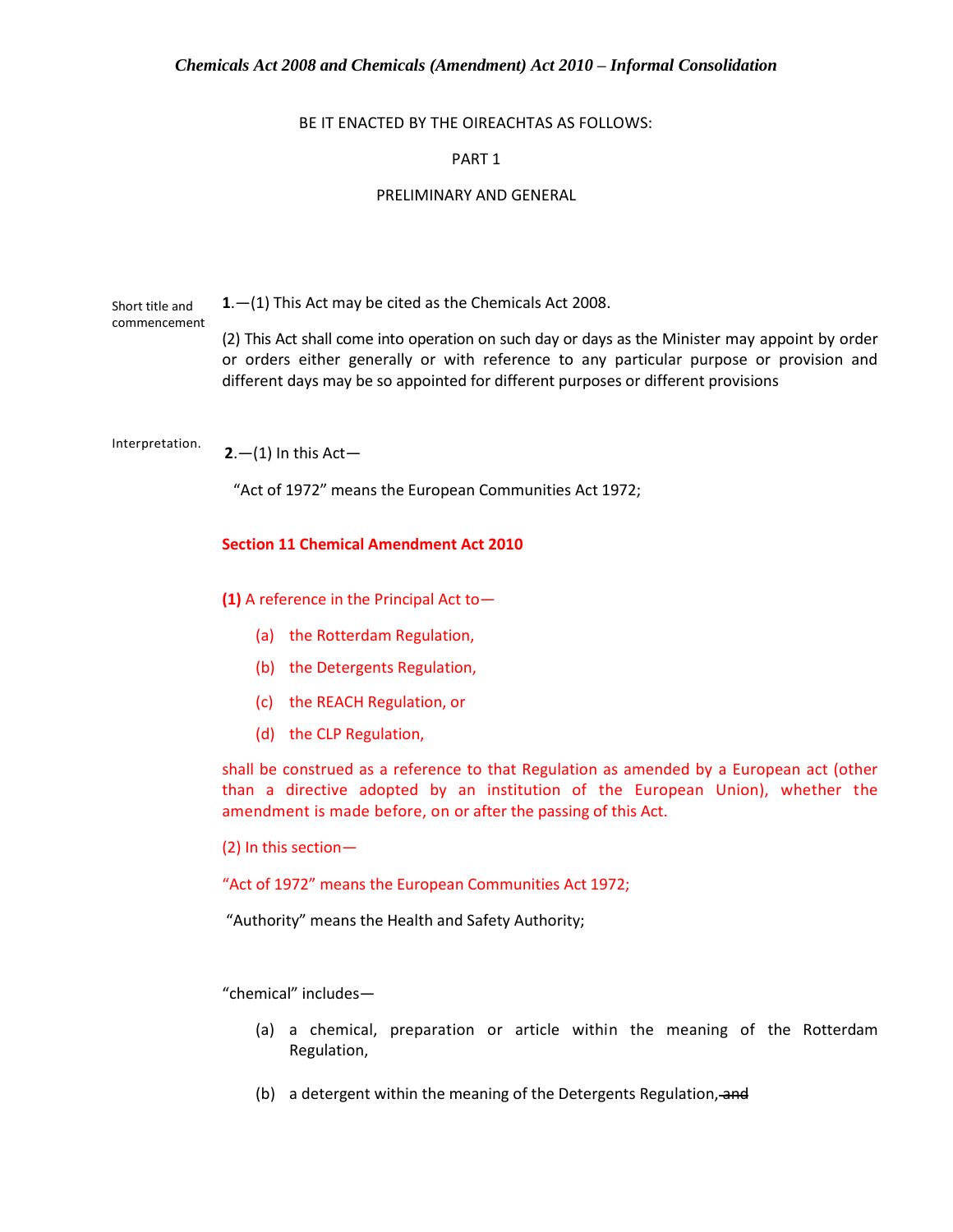- (c) a substance, preparation or article within the meaning of the REACH Regulation;
- (d) a substance, mixture or article within the meaning of the CLP Regulation, and
- (e) a dangerous substance within the meaning of
	- (i) Council Directive  $96/82$ /EC of 9 December 1996<sup>4</sup> on the control of major accident hazards involving dangerous substances, and
	- (ii) Council Directive 67/548/EEC of 27 June 1967 $^5$  on the approximation of laws, regulations and administrative provisions relating to the classification, packaging and labelling of dangerous substances;

'CLP Regulation' means Regulation (EC) No. 1272/2008 of the European Parliament and of the Council of 16 December 2008 on classification, labelling and packaging of substances and mixtures<sup>6</sup>;

"code of practice" means a code of practice prepared and published, or approved of, by the Authority in accordance with *section 7,* and includes part of a code of practice;

*"*contravention notice" has the meaning assigned to it by *section 15;*

"Detergents Regulation" means Regulation (EC) No. 648/2004 of the European Parliament and of the Council of 31 March 2004 on detergents<sup>7</sup>, as amended by Commission Regulation (EC) No. 907/2006 of 20 June 2006;

"European Communities" has the same meaning as it has in the Act of 1972;

"European act" means—

- (a) a provision of the treaties governing the European Union, or
- (b) an act adopted by an institution of the European Union, an institution of the European Communities or any other body competent under those treaties;

"European Communities" has the same meaning as it has in the Act of 1972;

"European Union" has the same meaning as it has in the Act of 1972;

"treaties governing the European Union" has the same meaning as it has in the Act of 1972.

"European Regulations" means—

 $^{4}$  OJ L10, 14.01.1997, p.14

<sup>5</sup> OJ L196, 16.08.1967, p.1

<sup>6</sup> OJ L353, 31.12.2008, p. 1

<sup>7</sup> OJ L104, 08.04.2004, p. 1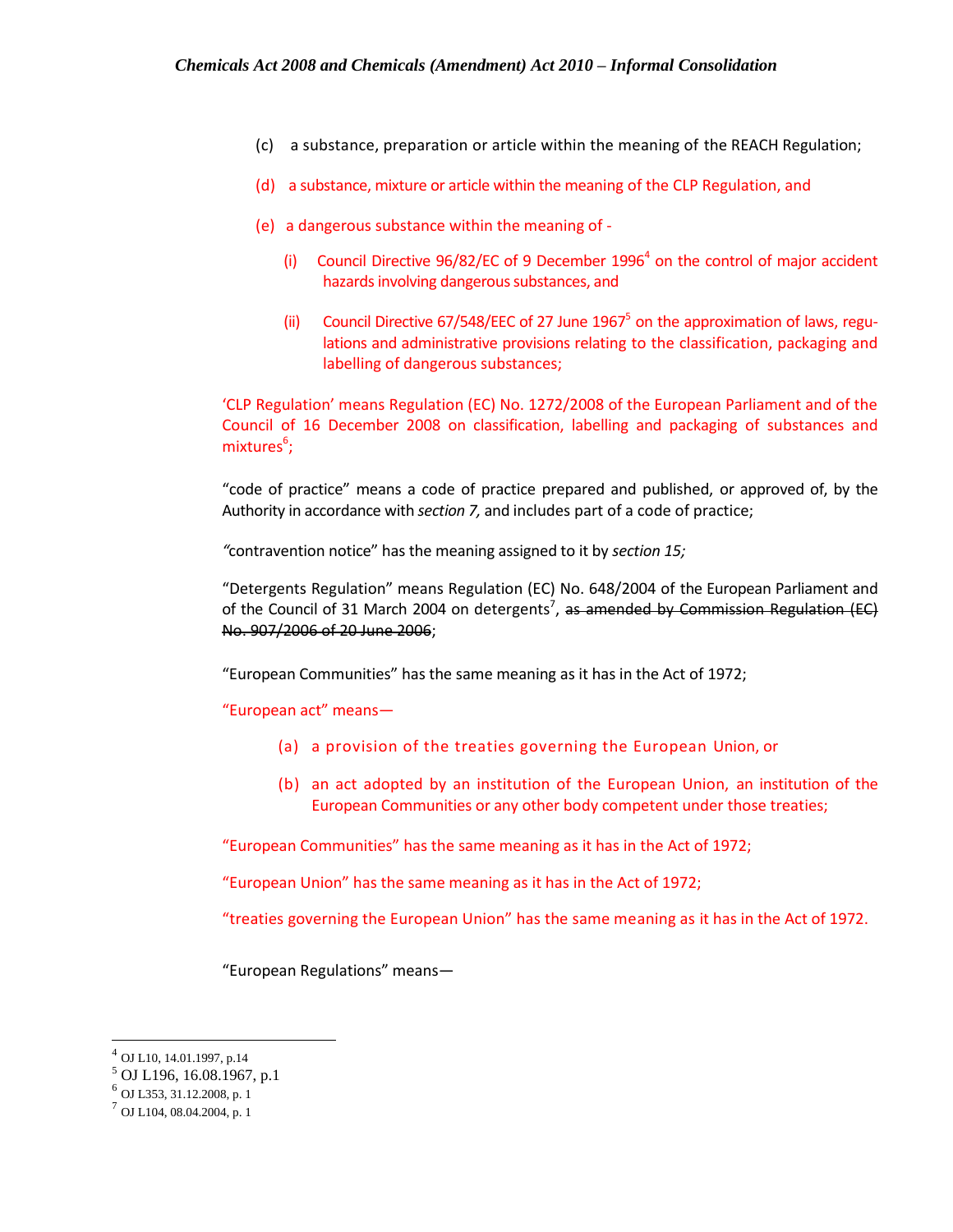- (a) the Rotterdam Regulation,
- (b) the Detergents Regulation, and
- (c) the REACH Regulation, and
- (d) the CLP Regulation;

"external authority" has the meaning assigned to it by *section 9;*

"improvement plan" means a plan required to be submitted under *section 14;*

"information notice" has the meaning assigned to it by *section 27;*

"inspector" means a person appointed under *section 11* by a national authority;

"Member State" means a state that is a member of the European Communities and includes states that are parties to the agreement on the European Economic Area signed at Oporto on 2 May 1992, as adjusted by the protocol done at Brussels on 17 March 1993;

"Minister" means the Minister for Enterprise, Trade and Employment;

"mutual cooperation arrangements" means arrangements under *section 9;*

"national authority" means—

- *(a)* a designated national authority in the State under *section 8(1),*
- (b) a competent authority in the State under *section 8(2),* or *8(3)* or 8(3A) (inserted by section 4 of the *Chemicals (Amendment) Act 2010*), or,
- (*c*) a person prescribed in accordance with *section 5(3);*

"place" means any structure, premises, land or other location or part of such place, and includes any container, railway wagon, vessel, aircraft, motor or other vehicle;

"prescribed" means prescribed by regulations made by the Minister under this Act;

"prohibition notice" has the meaning assigned by *section 16;*

"REACH Regulation" means Regulation (EC) No. 1907/2006 of the European Parliament and of the Council of 18 December 2006 concerning the Registration, Evaluation, Authorisation and Restriction of Chemicals (REACH) and establishing a European Chemicals Agency<sup>8</sup>, as amended by Council Regulation (EC) No. 1354/2007 of 15 November 2007 $^5\!$ ;

"record" includes any memorandum, book, report, statement, register, plan, chart, map, drawing, specification, diagram, pictorial or graphic work or other document, any photograph, film or recording (whether of sound or images or both), any form in which data (within the meaning of the Data Protection Acts 1988 and 2003) are held, any form (including machine-

 $^8$  OJ L396, 30.12.2006, p. 1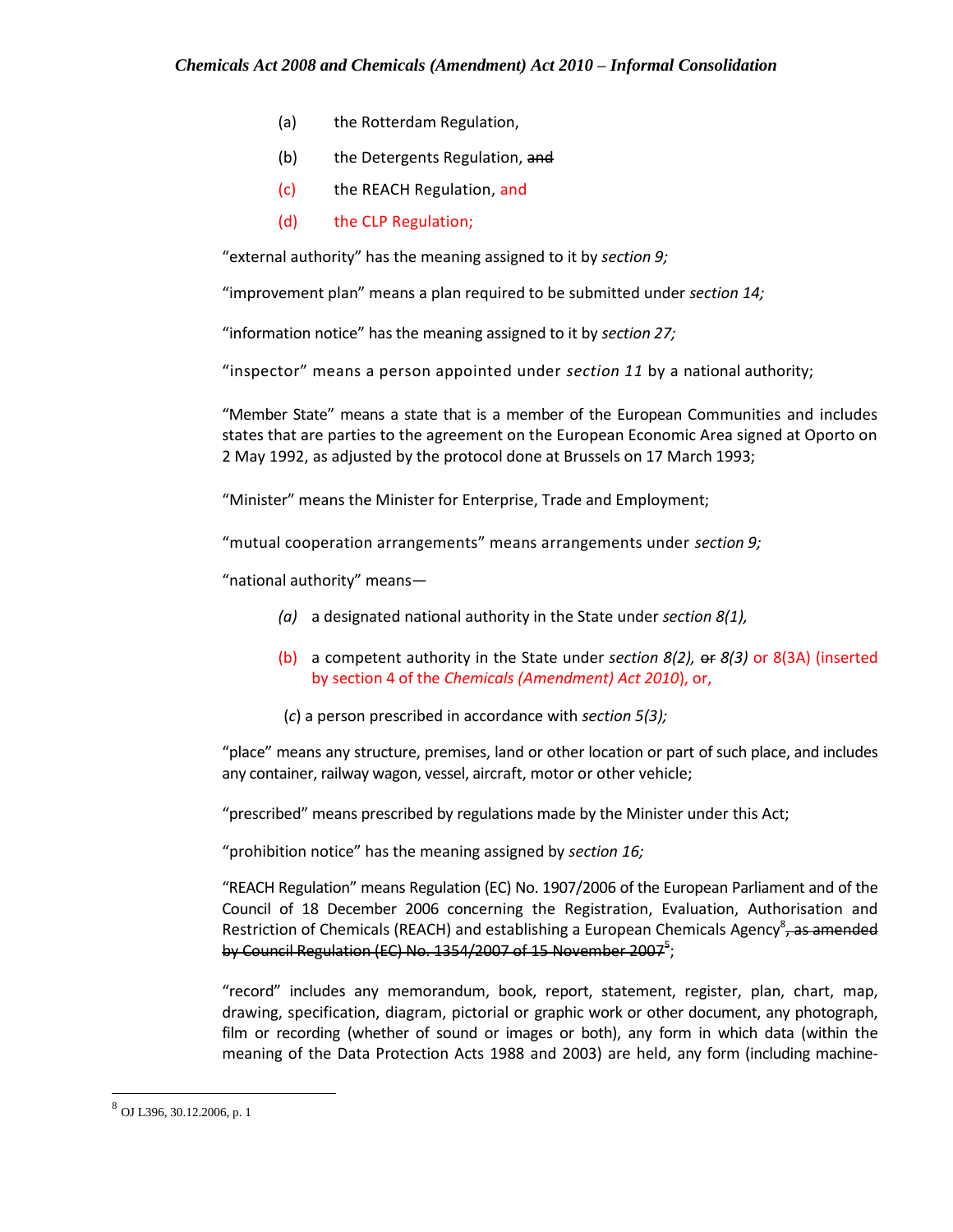readable form) or thing in which information is held or stored manually, mechanically or electronically, and anything that is a part or copy, in any form, of any of, or any combination of, the foregoing;

"relevant chemicals statutory provisions" means—

- a) the European Regulations,
- b) this Act, or
- c) regulations made under this Act;

"relevant Minister" means, in relation to a national authority that is not a Minister of the Government, the Minister of the Government (other than the Minister) in whom functions are vested in relation to that national authority;

"Rotterdam Regulation" means Regulation (EC) No. 304/2003 689/2008 of the European Parliament and of the Council of 28 January 2003 17 June 2008 concerning the export and import of dangerous chemicals<sup>9</sup>, <del>as amended by the following</del>:

(a) Commission Regulation (EC) No. 1213/2003 of 7 July 2003<sup>6</sup>;

(b) - Commission Regulation (EC) No. 775/2004 of 26 April 2004<sup>7</sup>;

(c) Commission Regulation (EC) No. 777/2006 of 23 May 2006 $^{\rm 8}$ ;

(*d*) Commission Regulation (EC) No. 1376/2007 of 23 November 2007<sup>9</sup>;

"special report" means a report made under *section 18.*

(2) Subject to *subsection (1),* a word or expression that is used in this Act and is also used in a European Regulation has the same meaning in this Act that it has in that European Regulation.

Service of notices **3**.-(1) A notice or other document required or authorised to be served on, sent or given to a person under the relevant chemicals statutory provisions shall, subject to *subsection (2),* be addressed to the person concerned by name, and may be served on, sent or given to the person in one of the following ways:

- a) by delivering it to the person;
- b) by leaving it at the address at which the person ordinarily resides or, in a case where an address for service has been furnished, at that address;
- c) by sending it by post in a prepaid registered letter to the address at which the person ordinarily resides or, in a case in which an address for service has been furnished, to that address;
- d) where the address at which the person ordinarily resides cannot be ascertained by reasonable inquiry and the notice or other document relates to any place of business,

 $^{9}$  OJ L204, 31.07.2008, p. 1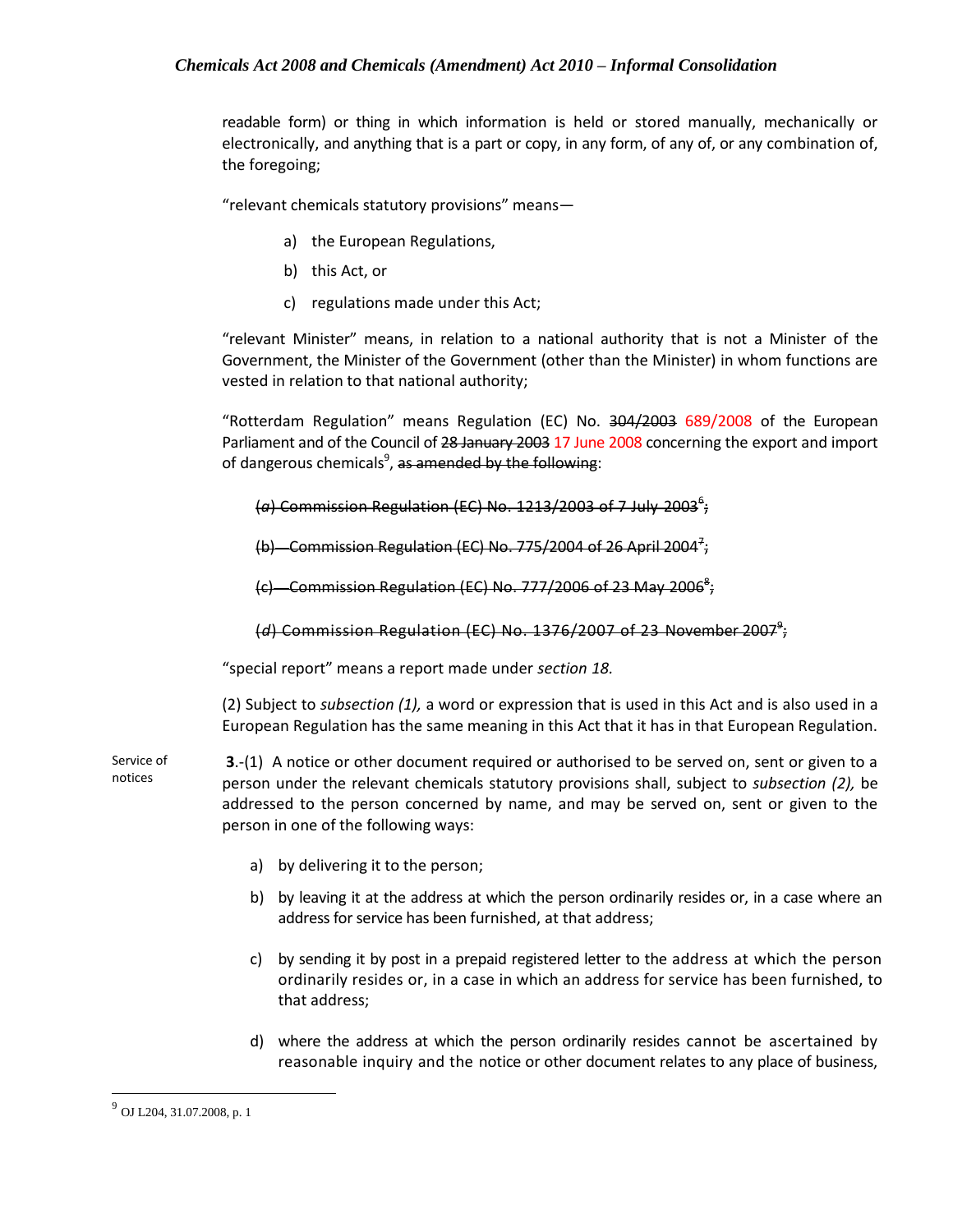by delivering it to a person over the age of 16 years resident or employed at the place of business or by affixing it in a conspicuous position at or near the place of business;

- e) if the person concerned has agreed to service of notices by means of an electronic communication (within the meaning assigned by section 2 of the Electronic Commerce Act 2000), service by such means, provided that there is a facility for confirming receipt of electronic communication and that such receipt has been confirmed;
- f) where there is a facility for receiving a facsimile of the notice by electronic means at the address at which the person ordinarily resides or carries on business, by transmitting a facsimile of the notice by such means to that address, or
- g) by any other means that may be prescribed.

 (2) Where a notice or other document required or authorised under the relevant chemicals statutory provisions is to be served on, sent or given to a person who is the owner or occupier of a place of business and the name of the person cannot be ascertained by reasonable inquiry, it may be addressed to the person by using the words, "the owner" or, as the case may require, "the occupier".

(3) For the purposes of this section, a company within the meaning of the Companies Acts shall be deemed to be ordinarily resident at its registered office, and every other body corporate and every unincorporated body shall be deemed to be ordinarily resident at its principal office or place of business.

Expenses **4**.—The expenses incurred by the Minister or any other Minister of the Government in the administration of this Act shall, to such extent as may be sanctioned by the Minister for Finance, be paid out of moneys provided by the Oireachtas.

#### PART 2

#### REGULATIONS AND CODES OF PRACTICE

Regulations **5**.—(1) The Minister may by regulations provide for any matter referred to in this Act as prescribed or to be prescribed.

> (2) The Minister may make regulations for the purpose of giving effect to a provision of the treaties governing the European Communities, or an act adopted by an institution of the European Communities, relating to—

- (a) the manufacture, classification, labelling, packaging, export, import, placing on the market, testing, storage, transport, use or disposal of chemicals, or
- (b) the control of major accident hazards relating to chemicals and the prevention of accidents involving chemicals or the minimisation of the effects of such hazards or accidents on persons and the environment.
- (3) Without prejudice to the generality of *subsection (2),* regulations under that subsection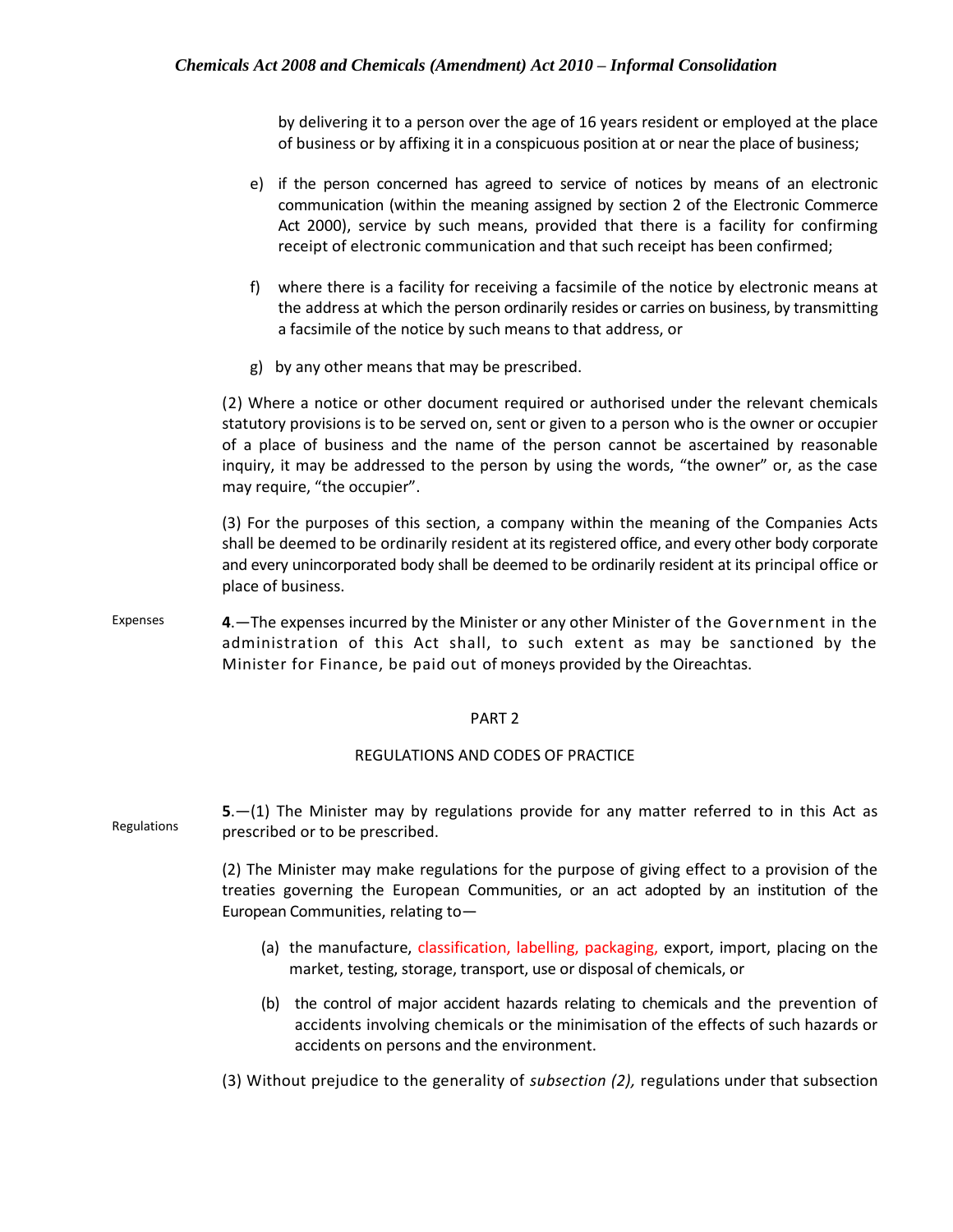may—

- (a) contain such incidental, supplementary and consequential provisions as appear to the Minister to be necessary for the purposes of the regulations (including provisions repealing, amending or applying, with or without modification, other law, exclusive of this Act section, the Act of 1972 and the European Communities Act 2007),
- (b) make provision in relation to—

#### (i) the classification, labelling and packaging of chemicals, and

- (ii) the establishment and maintenance of such registers, and keeping of such records, as may be specified in the regulations,
- (*c*) apply either generally or to such class or classes of chemicals, persons, places or activities as may be specified in the regulations, and
- (*d*) prescribe persons to perform the functions of a national authority or competent authority for the purposes of the regulations and the provision of the treaties governing the European Communities or act adopted by an institution of the European Communities to which the regulations give effect.

(4) Where the Minister proposes to make regulations under this Act, upon a proposal from the Authority, he or she shall consult with the Authority before making the regulations.

(5) The Minister shall, before making regulations under *subsection (2) (a),* obtain the consent of—

- (a) the Minister for Agriculture, Fisheries and Food,
- (b) the Minister for the Environment, Heritage and Local Government, and

(*c*) the Minister for Finance, to the making of the regulations.

(6) The Minister shall, before making regulations under *subsection (2) (b),* obtain the consent of—

- (a) the Minister for the Environment, Heritage and Local Government,
- (b) the Minister for Health and Children,
- (c) the Minister for Justice, Equality and Law Reform, and
- (d) the Minister for Transport,

to the making of the regulations.

(7) In this section "chemical" includes a dangerous substance within the meaning of—

- $(a)$  Council Directive 96/82/EC of 9 December 1996<sup>40</sup> on the control of maior accident hazards involving dangerous substances, and
- (b) Council Directive  $67/548/EEC$  of 27 June  $1967<sup>11</sup>$  on the approximation of laws,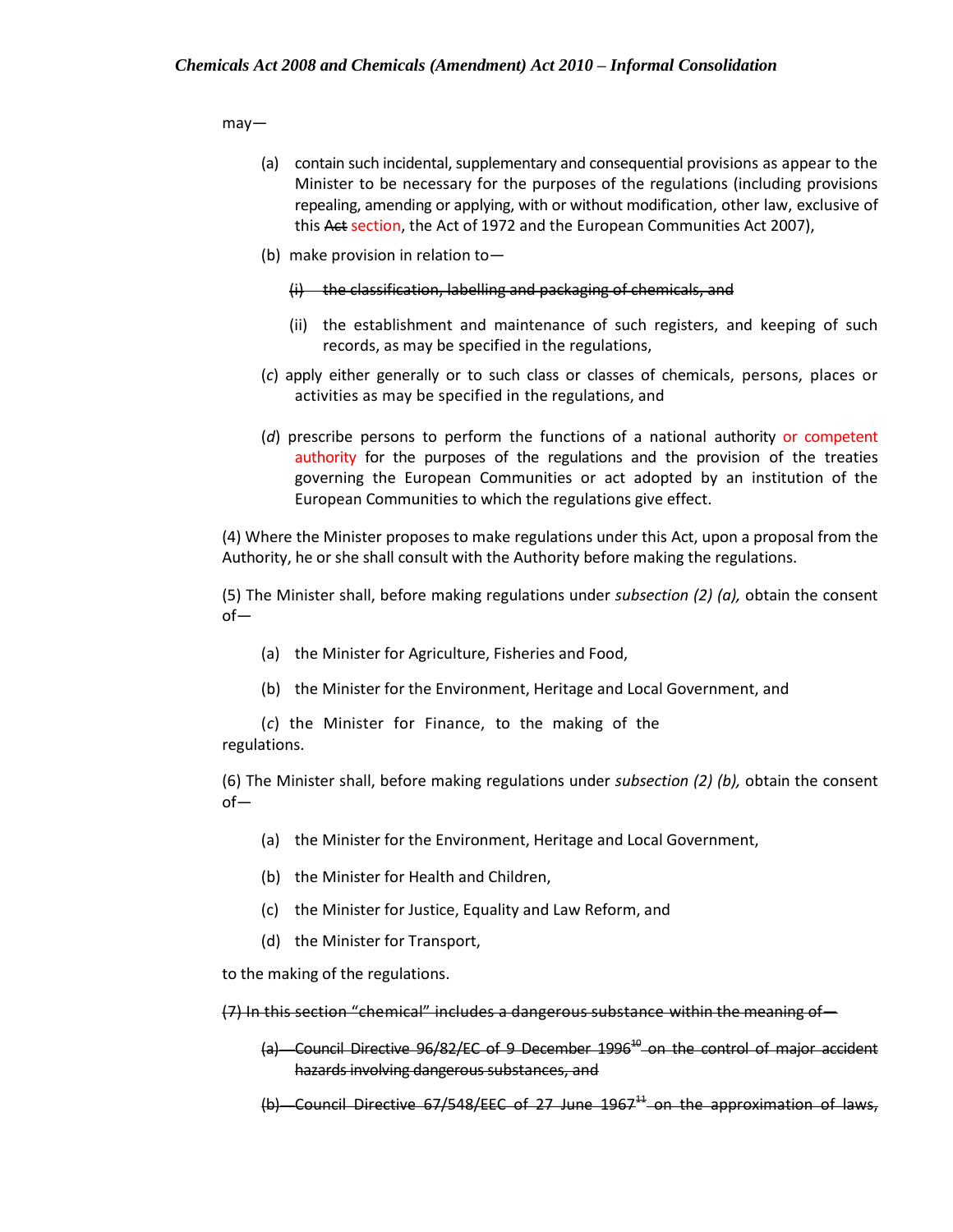regulations and administrative provisions relating to the classification, packaging and labelling of dangerous substances.

Reviews of, and proposals regarding chemicals statutory provisions **6**.—(1) The Authority shall a) undertake such reviews of the operation of the relevant chemicals statutory provisions as the Minister may direct, or as the Authority considers appropriate, and b) submit to the Minister any proposals that it considers appropriate, or as the Minister may direct, relating to the relevant chemicals statutory provisions. (2) Before submitting proposals under subsection (1) to the Minister, the Authority shall consult any other person or body a) that appears to the Authority to be appropriate having regard to the proposals to be submitted, or b) as directed by the Minister. Codes of practice **7**.—(1) For the purpose of providing practical guidance as regards Codes of practice. compliance with the relevant chemicals statutory provisions the Authority— (a) may, and if so requested by the Minister, shall prepare and publish codes of practice, and (b) may approve a code of practice made or published by any other body. (2) Before publishing or approving a code of practice under this section, the Authority— (a) shall obtain the consent of the Minister, (b) may publish in such manner as the Authority considers appropriate a draft of the code of practice and shall give persons, including any national authority concerned and the relevant Minister, 28 days from the date of publication of the draft code within which to make written representations to the Authority in relation to the draft code, or such further period, not exceeding 28 days, as the Authority in its discretion thinks fit, and (*c*) following consultation and, where relevant, having considered the representations, if any, made, shall submit the draft code to the Minister for his or her consent to its publication or approval under this section, with or without modification.

(3) Where the Authority publishes or approves a code of practice, it shall publish a notice of such publication or approval in such manner as it considers appropriate and in *Iris Oifigiáil* and that notice shall—

- (a) identify the code of practice,
- (b) specify the matters relating to the protection of health and the environment or the relevant chemicals statutory provisions in respect of which the code of practice is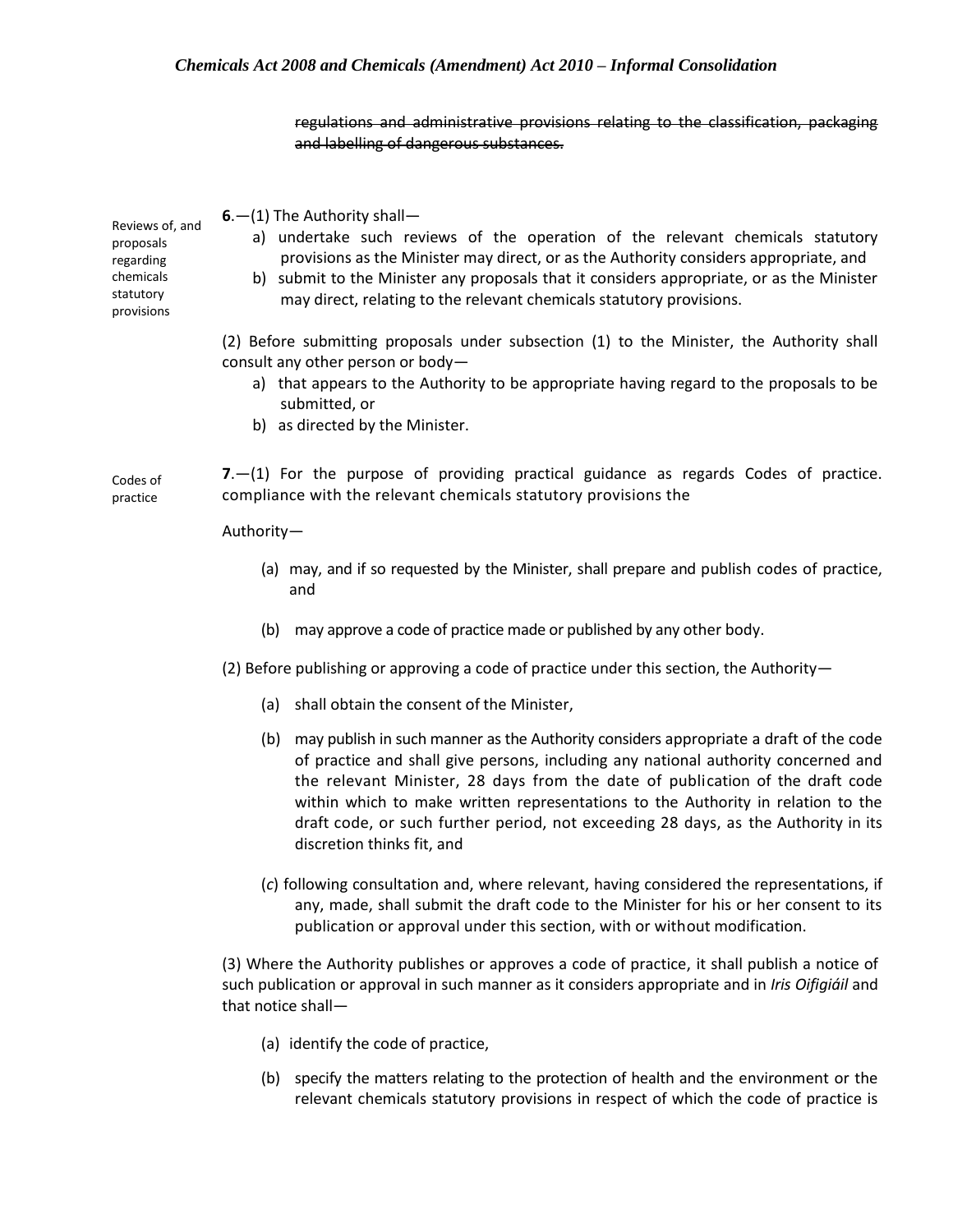published or approved of, and

(*c*) specify the date on which the code of practice shall come into operation.

(4) The Authority may, with the consent of the Minister and following consultation with—

- (a) any other person or body that the Authority considers appropriate, and
- (b) any national authority concerned and the relevant Minister,

amend or revoke any code of practice prepared and published by it under this section, or withdraw its approval of any code of practice approved by it under this section.

(5) The Authority shall, where the Minister directs—

- (a) amend or revoke any code of practice prepared and published by it under this section, or
- (b) withdraw its approval of any code of practice approved by it under this section.

(6) Where the Authority amends or revokes, or withdraws its approval of, a code of practice under this section, it shall publish notice of the amendment, revocation or withdrawal in such manner as it considers appropriate and in *Iris Oifigiáil.*

(7) The Authority shall publish on the internet and make available for public inspection without charge at its principal office during normal working hours—

- (a) a copy of each code of practice published or approved by it, and
- (b) where a code of practice has been amended, a copy of the code as so amended.

(8) In this section "approved" means approved in writing by the Authority or conforming with a specification in writing by the Authority.

# PART 3

#### NATIONAL AUTHORITIES

**8**.—(1) The following are designated national authorities in the State for the purposes of the Rotterdam Regulation:

- (a) the Authority;
- (b) the Revenue Commissioners, for the purposes only of Article 17 of that Regulation;
- (*c*) the Minister for Agriculture, Fisheries and Food in respect of pesticides (other than for the purposes of the said Article 17).
- (2) The following are competent authorities in the State for the purposes of the Detergents

National Authorities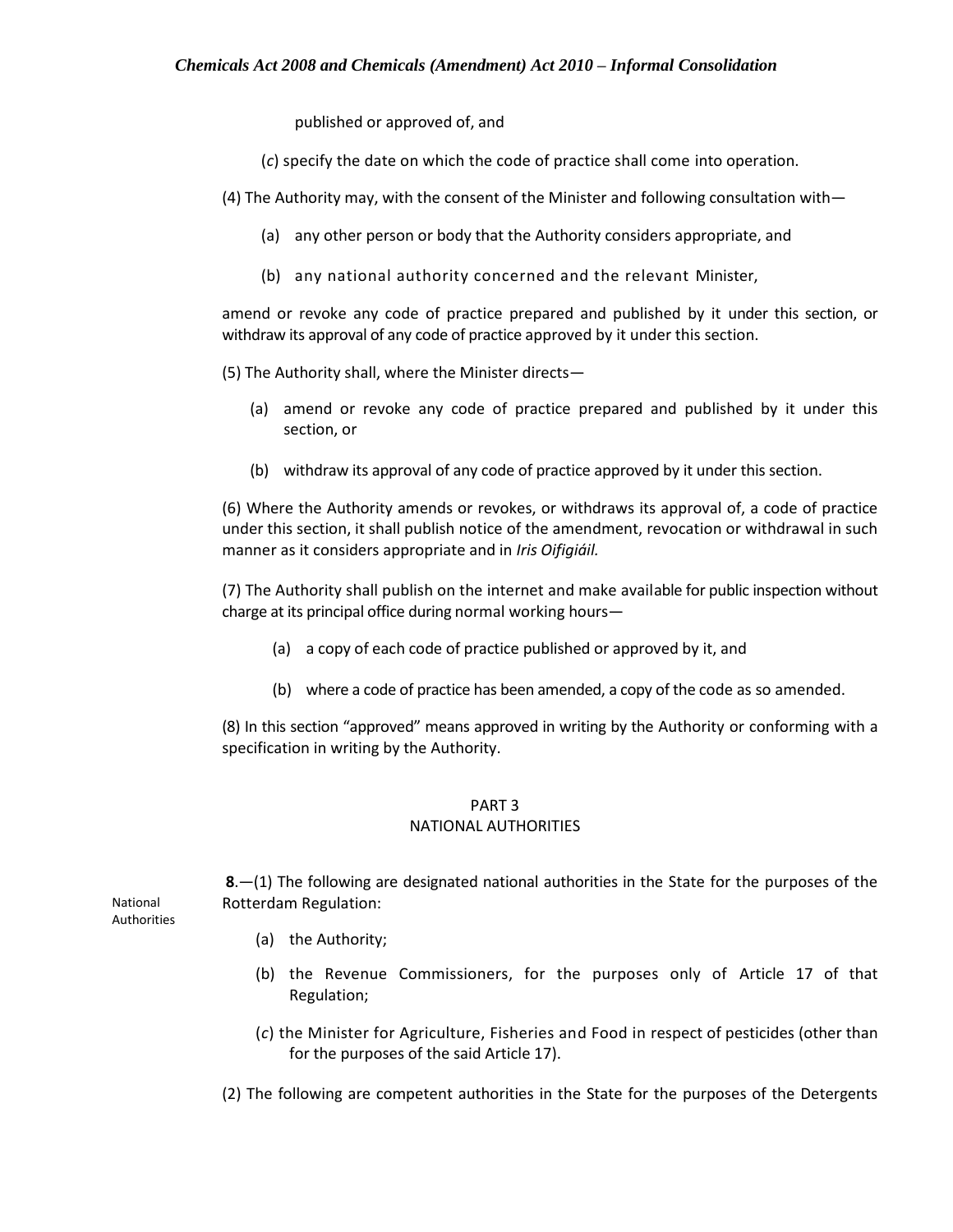Regulation:

- (a) the Authority;
- (b) the Environmental Protection Agency, in respect of matters relating to biodegradability of surfactants in detergents;
- (c) Minister for Health and Children, Beaumont Hospital Board ,for the purposes only of Article 9(3) of that Regulation;
- (d) the Irish National Accreditation Board, for the purposes only of Article 8(2) and (3) of that Regulation.

(3) The following are competent authorities in the State for the purposes of the REACH Regulation:

- (a) the Authority;
- (b) subject to *paragraph (c),* the Minister for Agriculture, Fisheries and Food, in respect of pesticides;
- (c) the Environmental Protection Agency, in respect of the prevention of environmental pollution.

(3A) The following are competent authorities in the State for the purposes of the CLP Regulation:

- (a) the Authority;
- (b) the Minister for Agriculture, Fisheries and Food, in respect of pesticides;
- (c) Beaumont Hospital Board, for the purposes only of Article 45 of that Regulation.

(4) A national authority (other than the Authority) shall, in accordance with such guidelines (if any) as may be given to that national authority by the Authority—

- (a) make adequate arrangements for the performance of its functions under the relevant chemicals statutory provisions,
- (b) keep appropriate records, and
- (*c*) furnish to the Authority—
	- (i) a report within 2 months after the end of each year in accordance with *subsection (5),* and
	- (ii) such other reports and information relating to the performance of its functions as the Authority may, from time to time, require, or as may be prescribed.

(5) The report referred to in *subsection (4) (c) (i)* shall be in a form agreed with the Authority and include—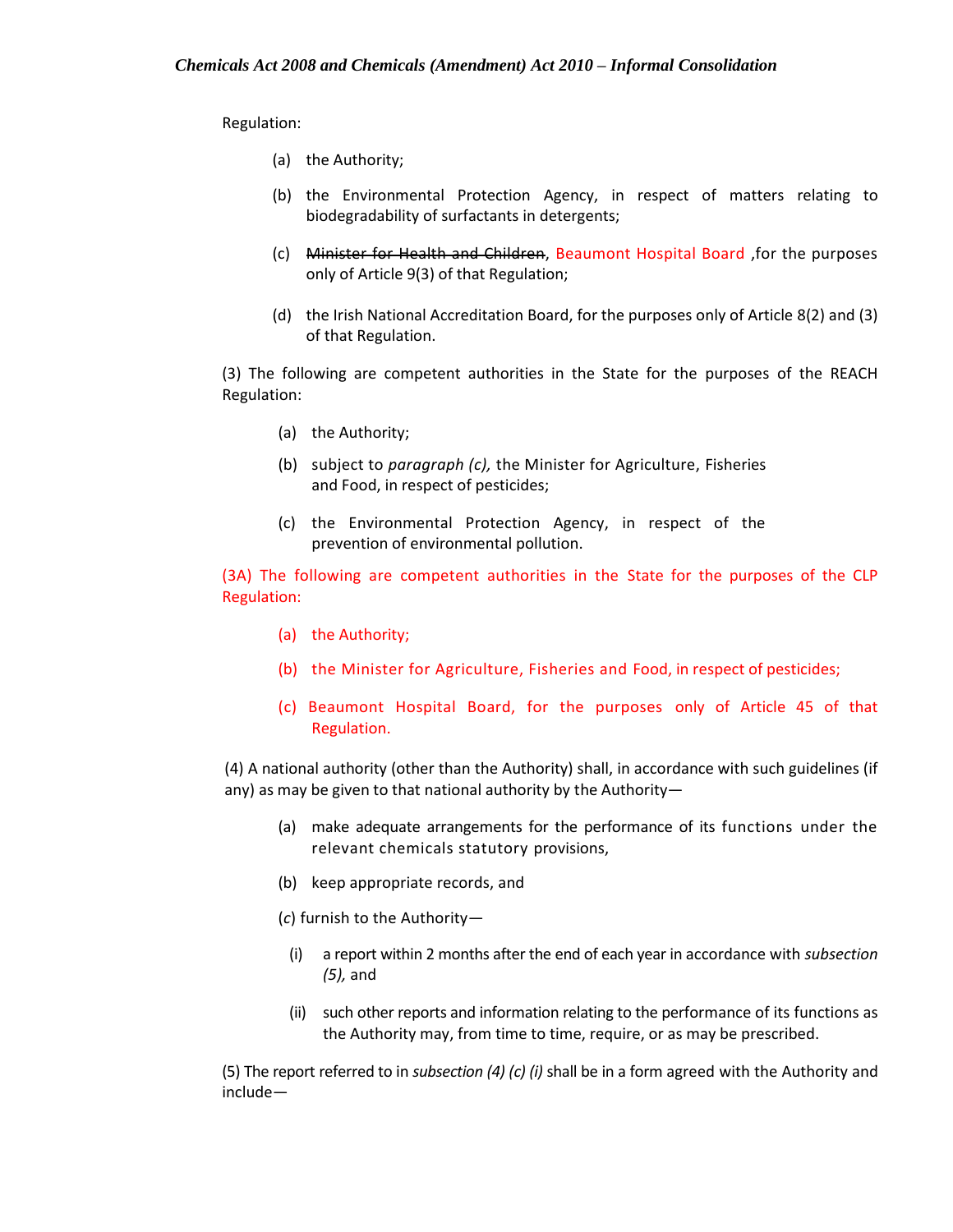- (a) information on the performance of the national authority of its functions, and
- (b) such other information that the national authority considers appropriate, or as the Authority may require.

(6) In this section—

"environmental pollution" has the meaning assigned to it by section 4 (inserted by section 6 of the Protection of the Environment Act 2003) of the Environmental Protection Agency Act 1992, subject to the modification that references in subsection (2) thereof to "substances, heat or noise" be construed as references to "chemicals";

"Irish National Accreditation Board" means the committee commonly known by that name established pursuant to section 10 (amended by section 46 of the Industrial Development (Enterprise Ireland) Act 1998) of the Industrial Development Act 1993;

"pesticides" has the meaning assigned to it by Article 3(4) of the Rotterdam Regulation.

**9**.—(1) National authorities shall cooperate with each other in the performance of their functions under the relevant chemicals statutory provisions.

(2) A national authority may, for the purposes of subsection (1), enter into arrangements with other national authorities.

(3) Without prejudice to the generality of subsection (2), an arrangement under that subsection may make provision in relation to—

- a) the carrying out of inspections, checks, examinations and investigations by the national authorities that are parties to the arrangement,
- b) the exchange of information by such national authorities in relation to the activities referred to in paragraph (a) and such other activities of those authorities as are specified in the arrangement,
- c) advising national authorities that are parties to the arrangement of suspected offences under any of the relevant chemicals statutory provisions, and
- d) the carrying out jointly by 2 or more national authorities of activities referred to in paragraph (a).

(4) For the purposes of the European Regulations, a national authority (other than a Minister of the Government) may, with the consent of the Minister and any other relevant Minister, enter into an arrangement (in this section referred to as a "mutual cooperation arrangement") with an external authority.

(5) For the purposes of the European Regulations, a national authority who is a Minister of the Government may enter into an arrangement (in this section also referred to as a "mutual cooperation arrangement") with an external authority.

(6) A mutual cooperation arrangement may—

- a) make provision in relation to any of the matters referred to in paragraphs (b) and (c) of subsection (3), and accordingly those paragraphs shall apply in relation to a mutual cooperation arrangement subject to the modification that references to "national authority" shall be construed as including references to "external authority", and
- b) provide that officers of an external authority may accompany an inspector when he or she performs functions in furtherance of a mutual cooperation arrangement to which

Co-operation Arrangements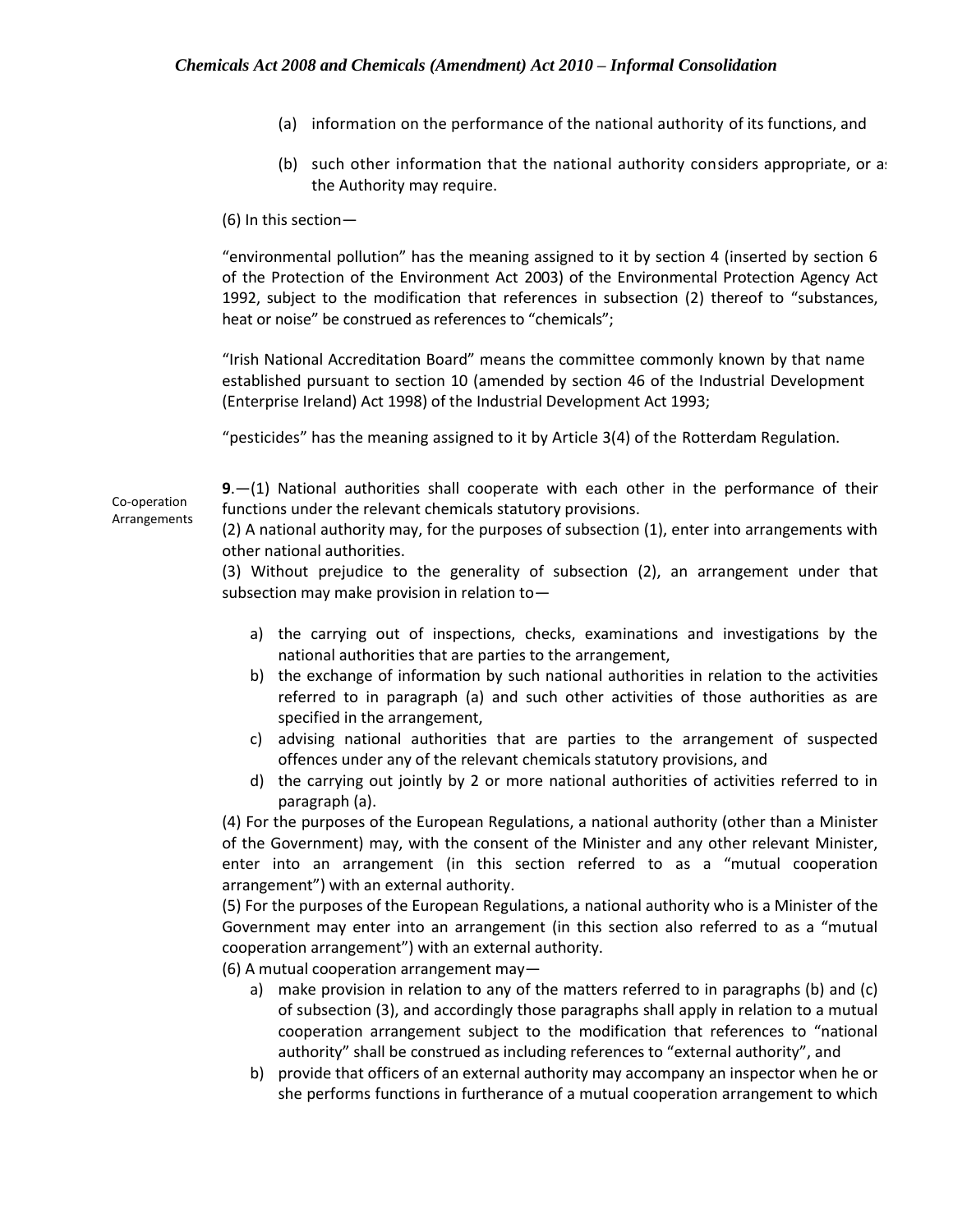that external authority is a party.

(7) A mutual cooperation arrangement shall not have effect unless it is approved by order made by the Minister.

(8) In this section "external authority" means a person standing appointed to be—

- a) a designated national authority in a Member State for the purposes of the Rotterdam Regulation, or
- b) a competent authority in a Member State for the purposes of the Detergents Regulation, or the REACH Regulation or the CLP Regulation.
- Fees for Service **10**.—(1) Subject to the approval of the Minister and the Minister for Finance and in consultation with any other relevant Minister, a national authority may—
	- (*a*) determine the amount of such fees as it considers appropriate in consideration of—
		- (i) the performance by that national authority of its functions, and
		- (ii) the provision by it of services (other than a service consisting of the provision of advice to the Minister, to another Minister of the Government or to another national authority),
	- (b) exempt from the payment of fees in different circumstances or classes of circumstances or for different cases or classes of cases, or for the waiver, remission or refund (in whole or in part) of fees,
	- (c) sell anything produced, published or developed by it, or in cooperation with, another national authority, and
	- (*d*) enter into contracts upon such terms and conditions as it considers appropriate (including terms and conditions relating to payments to another national authority) for the further development and commercial exploitation of anything produced, published or developed by it,

and shall record receipts from such fees, sales or payments as income.

(2) A national authority shall make available on request and free of charge, details of fees determined under this section.

(3) Fees, prices and payments referred to in this section in respect of functions performed, services provided, activities carried on or things sold, shall not, save with the prior approval of the Minister, in consultation with any other relevant Minister, be less than the cost of the performance of the function, the provision of the service, the carrying on of the activity or the production, publication or development of the thing, as the case may be.

(4) A national authority may recover any amount due and owing to it under this section from the person by whom it is payable as a simple contract debt in any court of competent jurisdiction.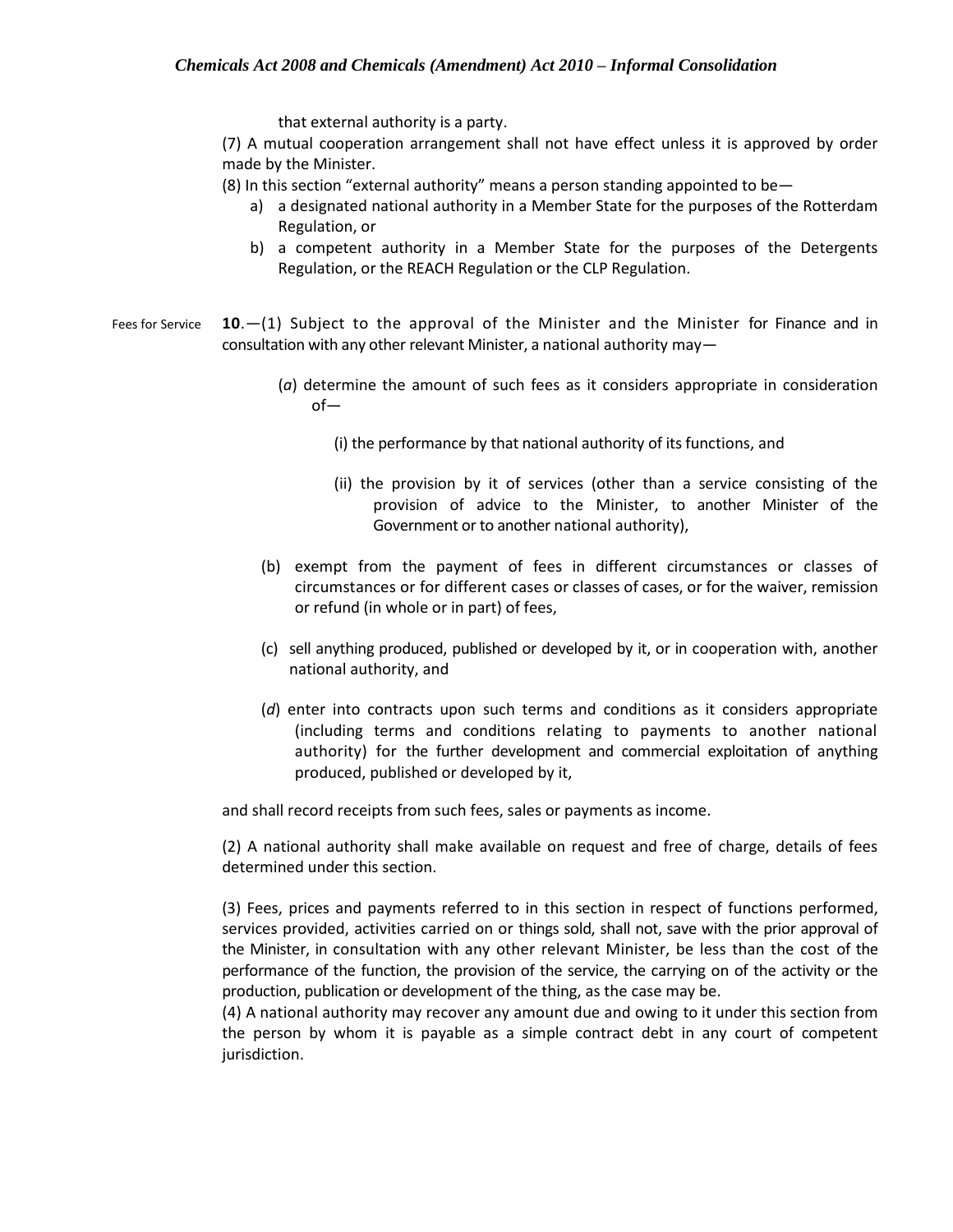#### PART 4

#### ENFORCEMENT

Appointment of Inspectors **11**.—(1) A national authority may appoint such and so many persons as it considers appropriate to be inspectors for the purposes of the enforcement of all or any of the relevant chemicals statutory provisions within its relevant area of responsibility in accordance with *section 8*.

> (2) An inspector appointed under this section shall be furnished with a certificate of his or her appointment as an inspector by that national authority.

> (3) When exercising a power conferred on him or her by this section, an inspector shall, if requested by a person affected, produce the certificate of his or her appointment or a copy of it to that person and a form of personal identification.

> (4) An appointment under this section shall cease when the national authority that made the appointment revokes the appointment.

Powers of Inspectors **12**.—(1) An inspector shall, for the purposes of the relevant chemicals statutory provisions, have power to do any one or more of the following:

- a) subject to *subsection (5),* at any time enter, inspect, examine and search any place to which the inspector has reasonable grounds for believing that the relevant chemicals statutory provisions apply;
- b) inquire into, search, examine and inspect—
	- *(i)* any place referred to in *paragraph (a),*
	- (ii) any activity, installation, process, procedure or matter at that place, and
	- (iii) any chemicals or records relating to it,

to ascertain whether the relevant chemicals statutory provisions have been or are being complied with and, for that purpose, take with him or her and use any equipment or materials he or she considers necessary;

- c) require that that place and anything at it be left undisturbed for so long as is reasonably necessary for the purpose of any search, examination, investigation, inspection or inquiry under the relevant chemicals statutory provisions;
- d) require the person in charge to produce to the inspector—
	- (i) any chemical to which the relevant chemicals statutory provisions apply which is in the possession or under the control of such person, and
	- (ii) any records and, in the case of such information in a non-legible form, to reproduce it in a legible form and to give to the inspector such information as the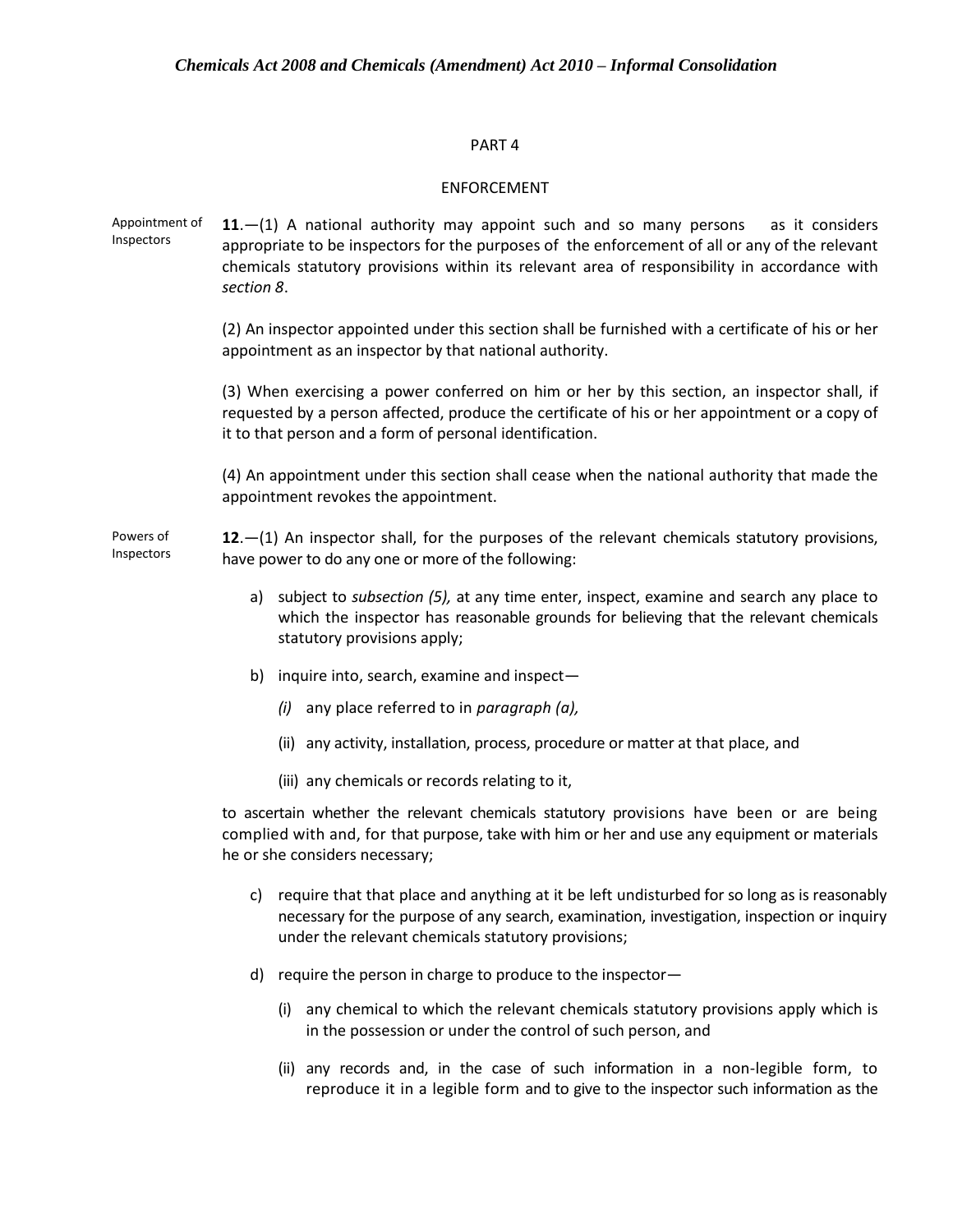inspector may reasonably require in relation to any entries in those records;

- e) inspect and take copies of or extracts from any such records or any electronic information system at that place, including in the case of information in a non-legible form, copies of or extracts from such information in a permanent legible form or require that such copies be provided;
- f) require a person at that place by whom or on whose behalf a computer is or has been used to produce or store records or any person having control of, or otherwise concerned with the operation of the computer, to afford the inspector access thereto and all reasonable assistance as the inspector may require;
- g) remove from that place and retain the records (including documents stored in a nonlegible form) and copies taken and detain the records for such period as the inspector reasonably considers to be necessary for further examination or until the conclusion of any legal proceedings;
- h) require that records at that place be maintained for such period as may be reasonable;
- i) require the person in charge to give the inspector such information as the inspector may reasonably require for the purposes of any search, examination, investigation, inspection or inquiry under the relevant chemicals statutory provisions;
- j) require the person in charge to give the inspector such assistance and facilities within the person's power or control as are reasonably necessary to enable the inspector to exercise any of his or her powers under the relevant chemicals statutory provisions;
- k) require by notice, at a time and place specified in the notice, any person (including the person in charge) to give the inspector any information that the inspector may reasonably require in relation to the place, any chemical, activity, installation or procedure at the place, and to produce to the inspector any records that are under that person's power or control;
- l) examine any person whom the inspector reasonably believes to be able to give to the inspector information relevant to any search, examination, investigation, inspection or inquiry under the relevant chemicals statutory provisions and require the person to answer such questions as the inspector may ask relative to the search, examination, investigation, inspection or inquiry and to sign a declaration of the truth of the answers;
- m) require that any procedure be followed for the purposes of any search, examination, investigation, inspection or inquiry under the relevant chemicals statutory provisions;
- n) take any measurements or photographs or make any tape, electrical or other recordings that the inspector considers necessary for the purposes of any search, examination, investigation, inspection or inquiry under the relevant chemicals statutory provisions;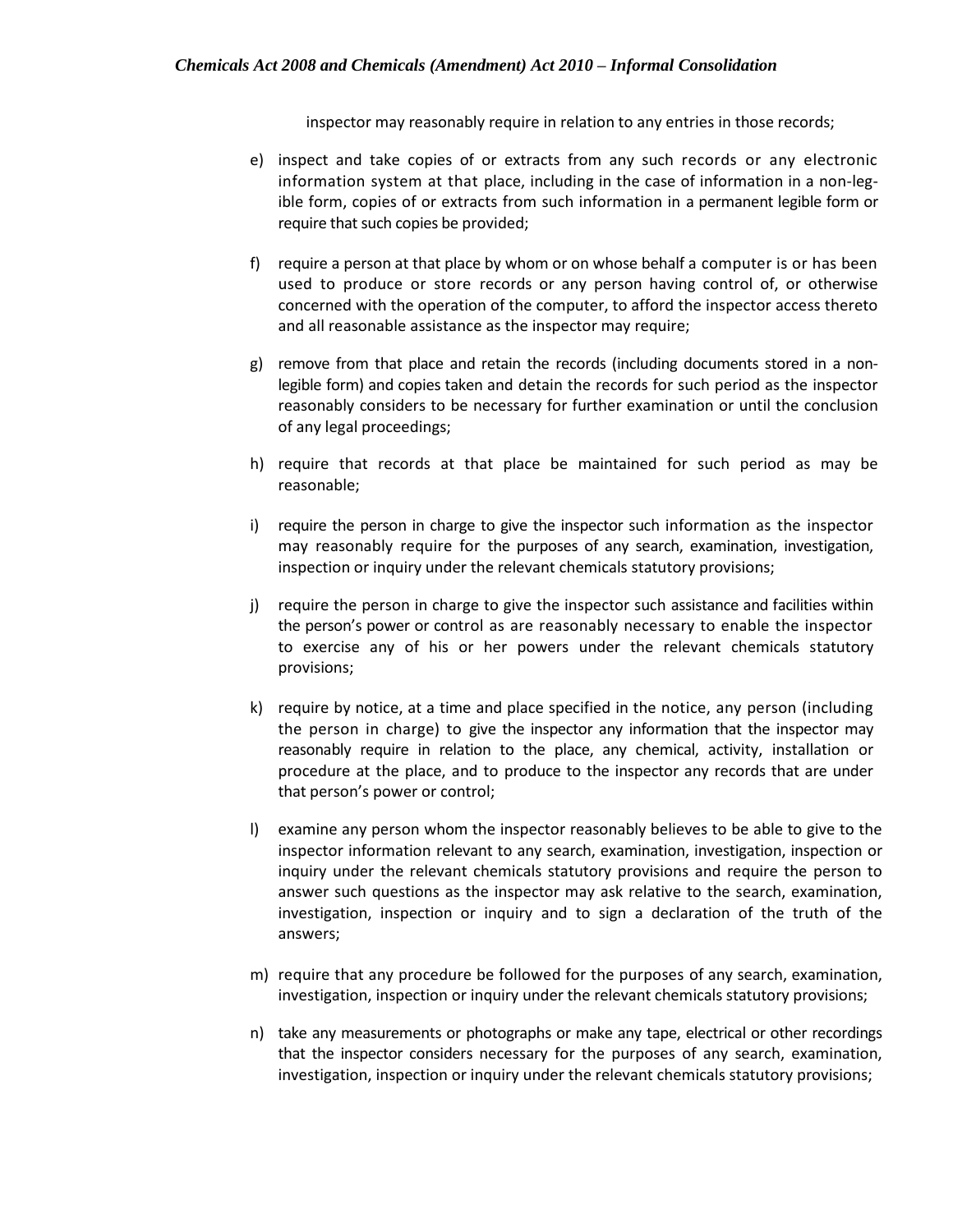- o) take samples of air, soil, water or waste at or near that place;
- p) where appropriate, install, use and maintain at that place monitoring instruments, systems and seals for the purposes of the relevant chemicals statutory provisions;
- q) there, or at any other place, carry out, or have carried out, such testing, examination or analysis of any chemical found at that place, as he or she reasonably considers to be necessary, and for that purpose—
	- (i) require the person in charge to supply the inspector without charge any chemical or samples thereof, or
	- (ii) remove any chemical or samples thereof;
- (*r*) cause any chemical found at that place in respect of which there has been or there appears to the inspector to have been a contravention of the relevant chemicals statutory provisions, to be subjected to any testing, examination or analysis in accordance with *paragraph (q)* (but not so as to damage or destroy it unless this is necessary for the purposes of the relevant chemicals statutory provisions) and where an inspector proposes to exercise the power conferred by this subsection in the case of a chemical found at any place, he or she shall, if so requested by the person in charge, cause anything that is to be done by virtue of that power to be done in the presence of that person;
- (*s*) remove and retain for such period as is necessary any chemical found at that place for all or any of the following purposes:
	- (i) to examine or arrange for the examination, testing or analysis of the chemical;
	- (ii) to ensure that it is not tampered with before the examination of it under *subparagraph (i)* is completed;
	- (iii) to ensure that it is available for use as evidence in any proceedings;

# (*t*) where necessary—

- (i) require the disposal of a chemical in respect of which there has been or there appears to the inspector to have been a contravention of the relevant chemicals statutory provisions at the expense of the person in charge, or remove that chemical and arrange for it to be disposed of at the expense of the person in charge, and
- (ii) require that such disposal shall be—
- I. such as will prevent the chemical from being used or placed on the market, and
- II. in compliance with requirements under the Waste Management Acts 1996 to 2003;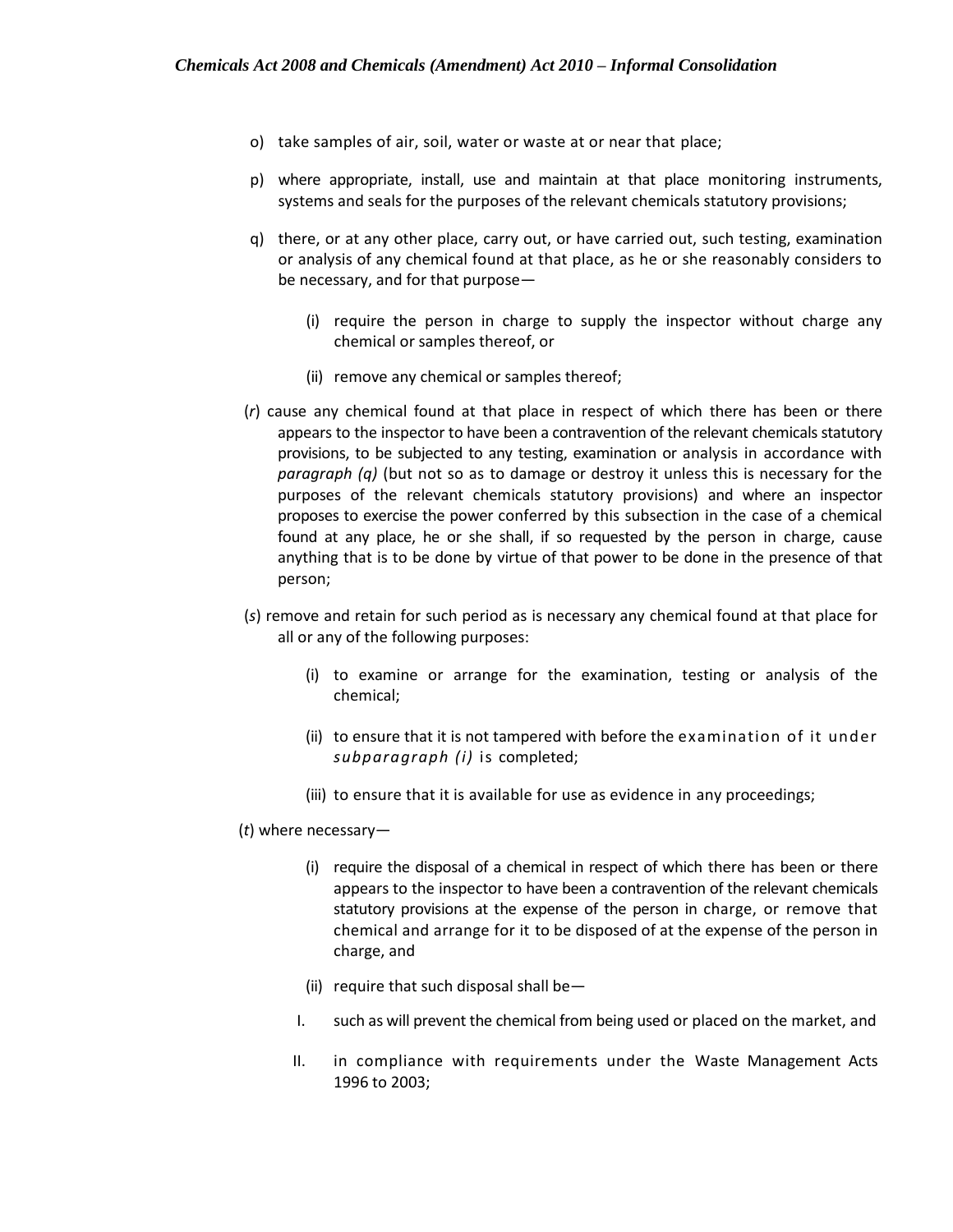(*u*) require the removal from the market of a chemical by the person who has placed that chemical on the market, where it appears to the inspector that, in relation to that chemical, the relevant chemicals statutory provisions have been contravened.

(2) Where a chemical is found at a place, and an inquiry is made by an inspector in the course of a search, examination, investigation or inspection as to the identity of the person who supplied that chemical, the person in charge shall give the inspector the name and address of the supplier from whom the chemical was purchased or otherwise obtained.

(3) Before exercising any of the powers conferred by *paragraphs (q)* to *(t)* of *subsection (1),* an inspector shall, in so far as it is practicable, consult such persons as appear to him or her to be appropriate for the purpose of ascertaining what dangers, if any, there may be in doing what he or she proposes to do under those paragraphs.

(4) Where under the powers conferred by *subsection (1) (s),* an inspector removes and retains any chemical found at a place, he or she shall, in so far as is practicable, take a sample thereof and give it to the person in charge, marked by the inspector in a manner sufficient to identify it.

(5) An inspector shall not enter a dwelling other than—

- (a) with the consent of the occupier, or
- (b) in accordance with a warrant of the District Court issued under *subsection (8)*  authorising such entry.

(6) A national authority may authorise any other person as it considers appropriate to accompany an inspector in the performance of his or her functions.

(7) Where an inspector in the exercise of his or her powers under this section is prevented from entering any place, an application may be made to the District Court for a warrant under *subsection (8)* authorising such entry.

(8) Without prejudice to the powers conferred on an inspector by or under any other provision of this section, if a judge of the District Court is satisfied by information on oath of an inspector that there are reasonable grounds for believing that—

- (a) there are any chemicals at any place or any records (including documents stored in a non-legible form) or information, relating to a place, that the inspector requires to inspect for the purposes of the relevant chemicals statutory provisions, held at any place, or
- (b) there is, or such an inspection is likely to disclose, evidence of a contravention of the relevant chemicals statutory provisions,

the judge may issue a warrant authorising an inspector, accompanied by such other inspectors or such other competent persons as may be appropriate or members of the Garda Sı´ochána as may be necessary, at any time or times, within one month from the date of issue of the warrant, on production of the warrant if requested, to enter the place, if necessary by the use of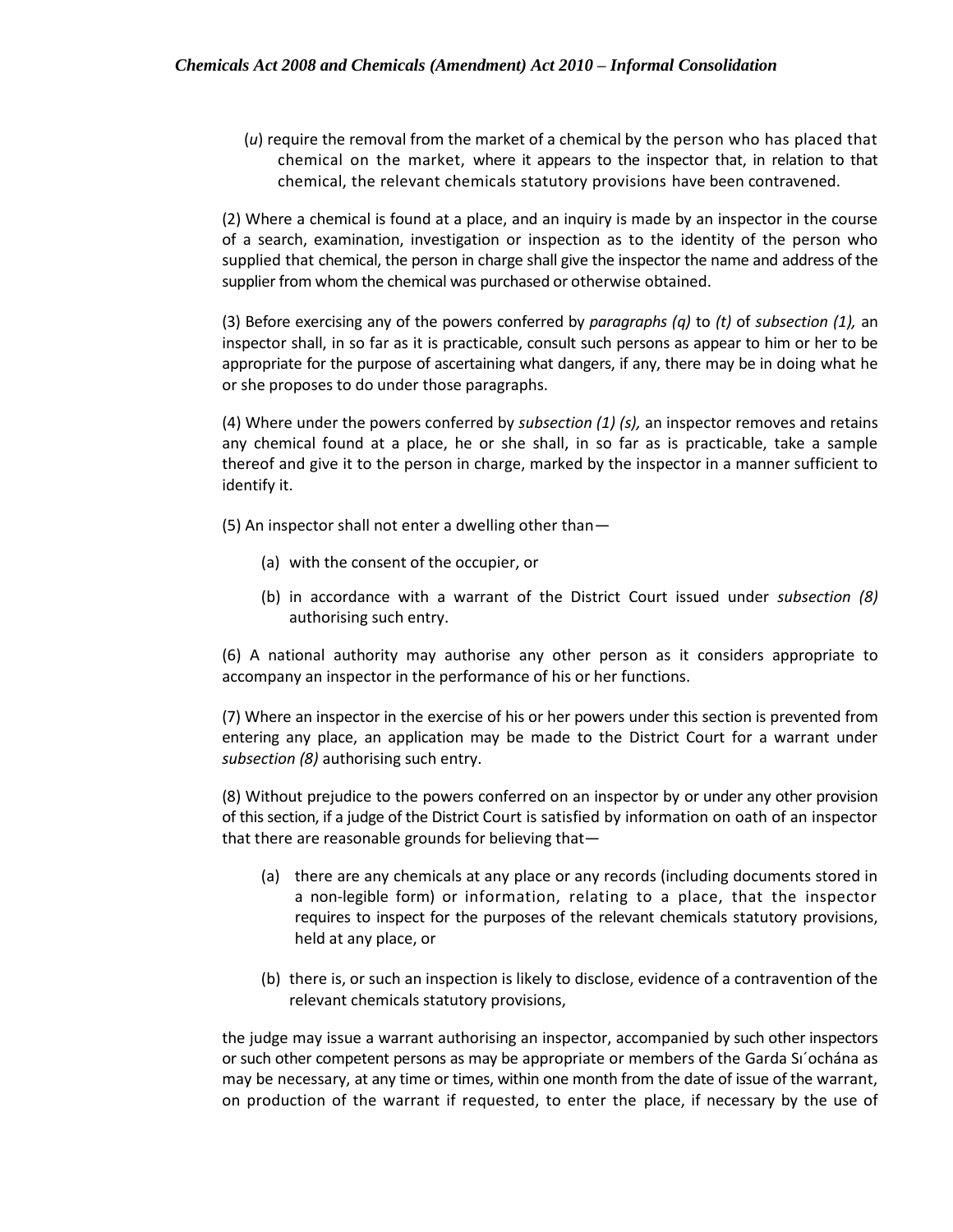reasonable force, and perform the functions conferred on an inspector by or under the relevant chemicals statutory provisions.

(9) Where an inspector has reasonable grounds for apprehending any serious obstruction in the performance of his or her functions or otherwise considers it necessary, he or she may be accompanied by a member of the Garda Sı´ochána or any other person authorised by a national authority, when performing any functions conferred on him or her by or under the relevant chemicals statutory provisions.

(10) A statement or admission made by a person pursuant to a requirement under *subsection (1) (i), (k)* or *(l)* shall not be admissible in proceedings brought against that person for an offence (other than an offence under *section 29(9)).*

(11) Where an inspector, upon reasonable grounds, believes that a person has committed an offence under the relevant chemicals statutory provisions he or she may require that person to provide him or her with his or her name and the address at which he or she ordinarily resides.

(12) In this section "person in charge" means, in relation to a place—

- (*a*) the person under whose direction and control the activities at that place are being conducted, or
- b) the person whom the inspector has reasonable grounds for believing is in control of that place.
- Immunity and indemnification. **13**.—(1) None of the following persons, that is to say, a national authority, an inspector, or a member or a member of staff of a national authority shall be liable in damages in respect of any act done or omitted to be done by it or him or her in the performance, or purported performance, of that person's functions, unless the act or omission concerned was done in bad faith.

(2) A national authority shall, subject to the provisions of any enactment or rule of law, indemnify an inspector appointed by that national authority, or a member or member of staff of that national authority, in respect of any act done or omitted to be done by him or her in the performance, or purported performance, of his or her functions as such inspector, member or member of staff, unless the act or omission concerned was done in bad faith.

Directions for improvement plan. **14**.—(1) Where an inspector is of the opinion that there is occurring or likely to occur any activity that involves or is likely to involve a risk to human health or the environment, he or she may give a direction to a person whom the inspector considers to be in control of the activity to which a duty under the relevant chemicals statutory provisions applies requiring submission to him or her of an improvement plan (in this section and in section 15 referred to as a 'plan').

(2) A direction given under *subsection (1)* shall—

(a) identify the activity which is or is likely to be a risk,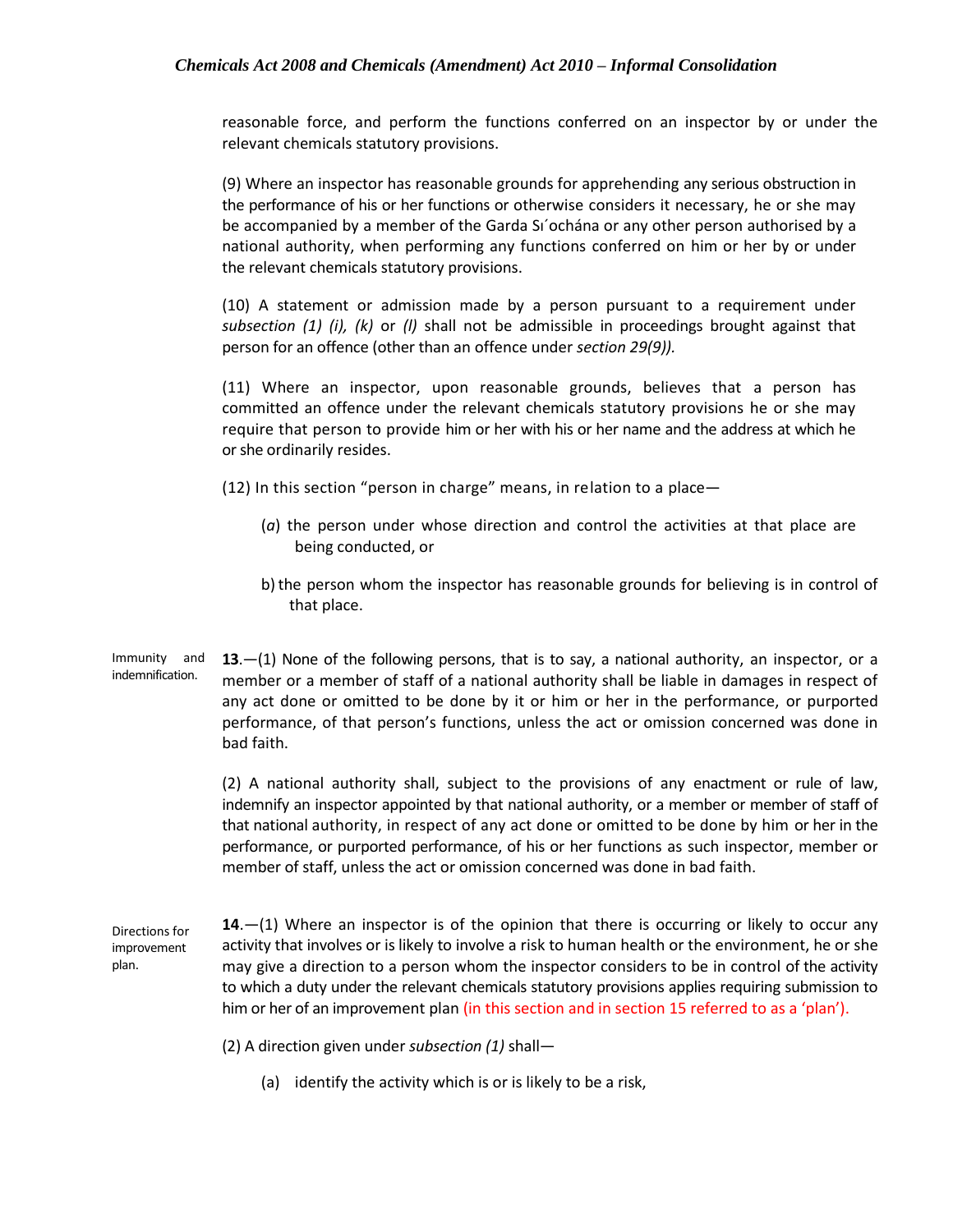- (b) require the submission to the inspector, not later than one month after the giving of the directions, of an improvement a plan specifying the remedial action proposed to be taken,
- (c) require the person in control of the activity to implement the plan, and
- (d) include any other requirements that the inspector considers necessary.

(3) Within one month of receipt of an improvement plan submitted under *subsection (2),* an inspector, by notice to the person who submitted the plan—

- (a) shall confirm whether or not he or she is satisfied that the plan is adequate, or
- (b) may direct that the plan be revised as specified in the notice and resubmitted to the inspector within the period specified in the notice.

(3) An inspector shall, not later than one month after receiving a plan submitted under subsection (2) or a revised improvement plan (in this section and in section 15 also referred to as a 'plan') submitted pursuant to a direction under subsection (4), confirm by notice to the person who submitted the plan whether or not the inspector is satisfied that the plan is adequate.,

(4) If an inspector is not satisfied that a plan is adequate he or she shall, not later than one month after receiving the plan, require, by direction in writing, the person who prepared the plan to—

- (a) revise the plan in such manner as is specified in the direction, and
- (b) resubmit the plan as so revised to the inspector not later than the date of the expiration of such period as is specified in the direction.

(5) Where an inspector confirms by notice under subsection (3) that he or she is satisfied that a plan is adequate the person concerned shall implement the plan forthwith.

- (6) A person to whom a direction under this section applies shall comply with the direction.
- (7) A direction or notice under this section shall be signed and dated by the inspector.

Contravention

notice. **15**.—(1) An inspector who is of the opinion that a person—

- (a) is contravening or has contravened any of the provisions of the relevant chemicals statutory provisions, or
- (b) has failed to comply with a direction under *section 14(1)* to submit an improvement plan or, in the case of a notice under *section 14(3) (b),* a revised improvement plan, or has failed to implement the improvement plan or revised improvement plan,
- (c) has submitted a plan in relation to which an inspector has confirmed by notice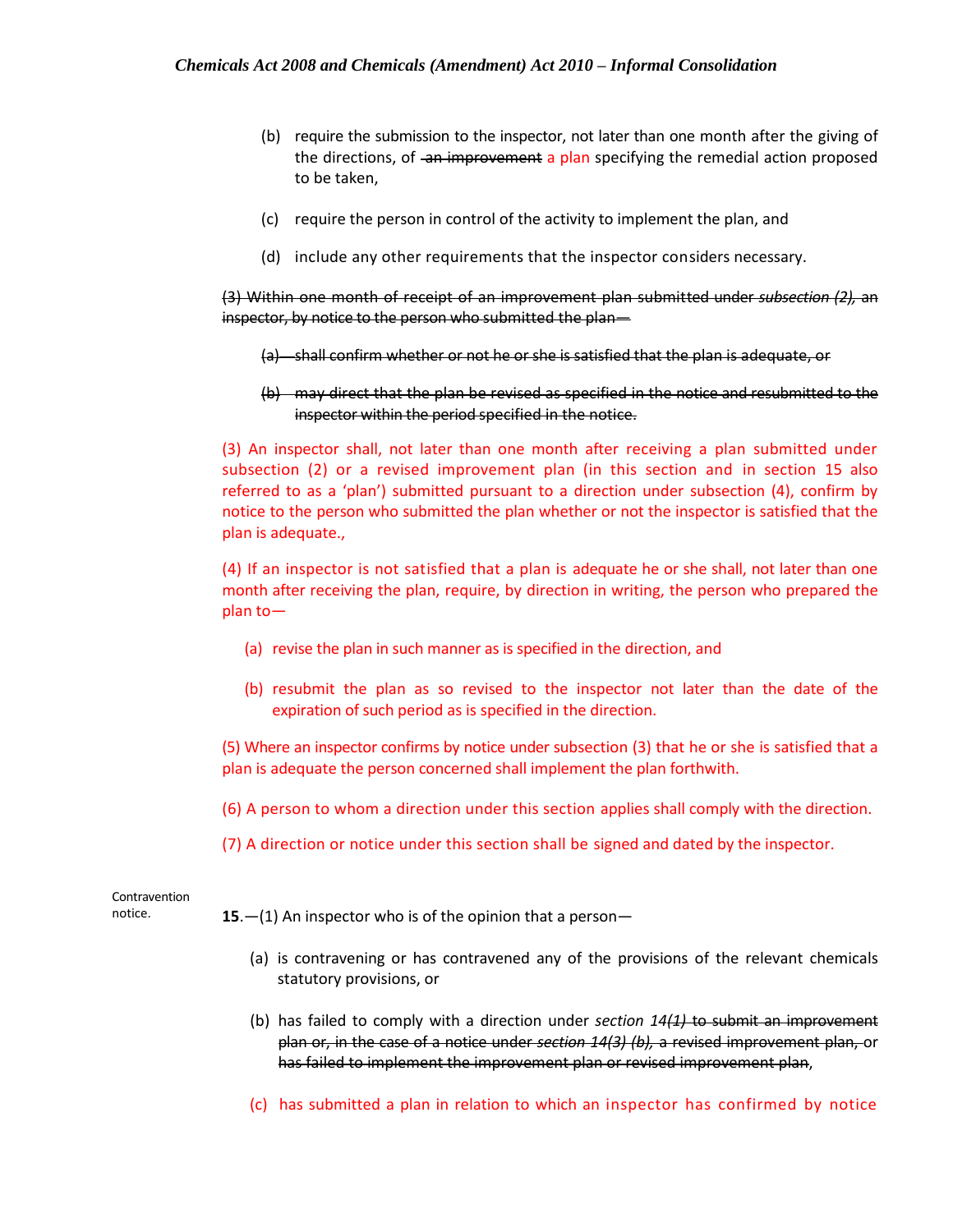under section 14(4) that he or she is not satisfied that the plan is adequate, or

# (d) has failed to implement the plan,

may serve a notice (in this Act referred to as a "contravention notice") on the person who has or may reasonably be presumed to have control of the activity concerned.

# (2) A contravention notice shall—

- *(a)* state that the inspector is of the opinion referred to in *subsection (1),*
- (b) state the reason for that opinion,
- (c) identify the relevant chemicals statutory provision in respect of which that opinion is held,
- (d) direct the person to—
	- (i) remedy the contravention or the matters occasioning that notice, or
	- *(ii)* remove a chemical from the market, as provided for in *section 12(1)(u),*

by a date specified in the notice that shall not be earlier than the end of the period within which an appeal may be made under *subsection (6),*

(*e*) include information regarding the making of an appeal under *subsections (6)* and *(7),*

(*J*) include any other requirement that the inspector considers appropriate, and

- (*g*) be signed and dated by the inspector.
- (3) A contravention notice may include directions—
	- (a) as to the measures to be taken to remedy any contravention or matter to which the notice relates, or to otherwise comply with the notice, and
	- (b) to bring the notice to the attention of any person who may be affected by it, or to the public generally.

(4)A person on whom a contravention notice has been served who is of the opinion that the contravention notice has been complied with shall confirm in writing to the inspector that the matters referred to in the notice have been so remedied.

(5) Where a person on whom a contravention notice has been served confirms in writing to the inspector in accordance with *subsection (4)* that the matters referred to in the contravention notice have been remedied, the inspector shall, on being satisfied that the matters have been so remedied, within one month of receipt of such confirmation, give notice to the person concerned of compliance with the contravention notice.

(6) A person aggrieved by a contravention notice may, within 14 days beginning on the day on which the notice is served on him or her, appeal against the notice to a judge of the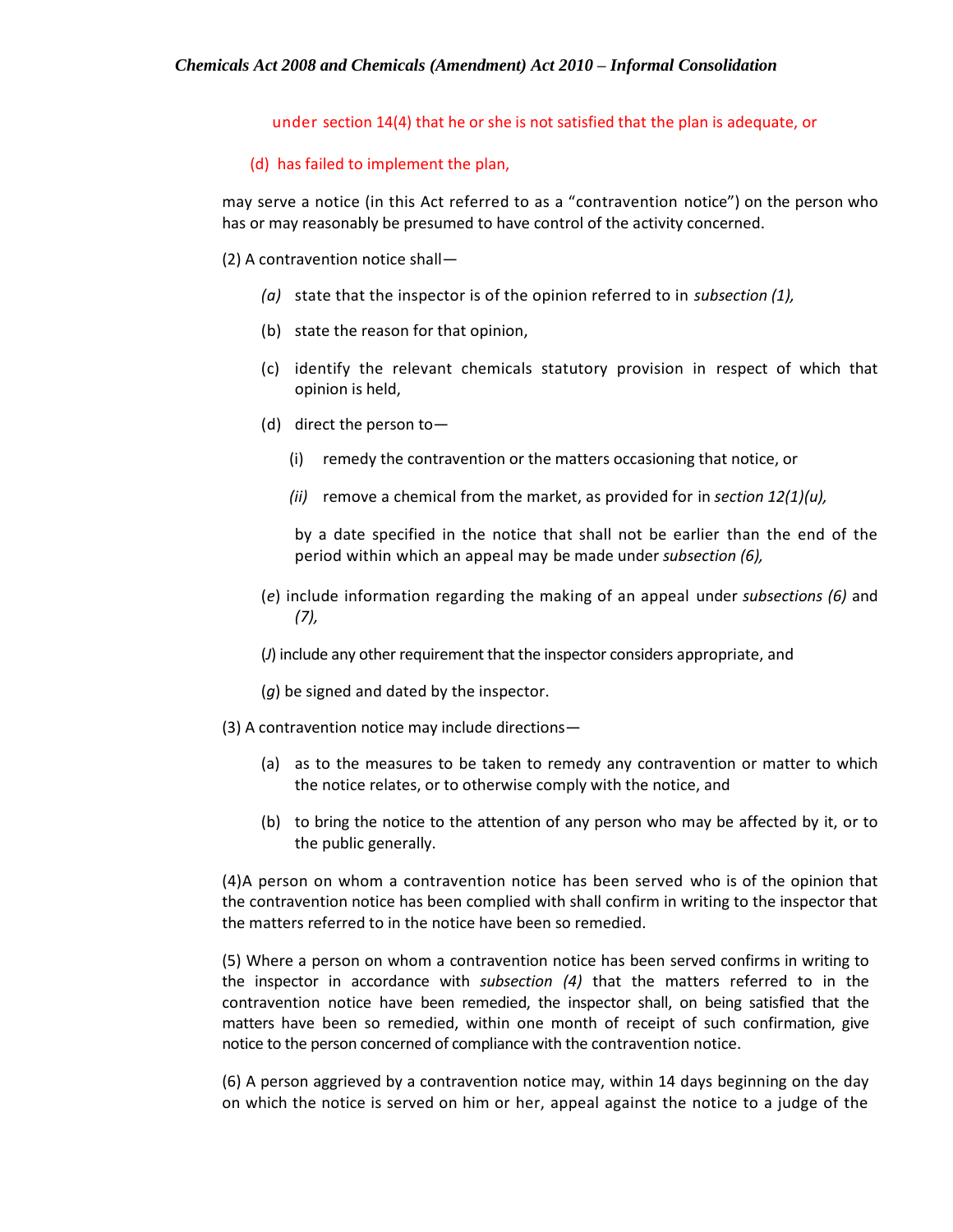District Court in the district court district in which the notice was served in and, in determining the appeal the judge may, if he or she is satisfied that it is reasonable to do so, confirm, vary or cancel the notice.

(7) A person who appeals under *subsection (6)* shall at the same time notify the relevant national authority of the appeal and the grounds for the appeal and that national authority shall be entitled to appear, be heard and adduce evidence on the hearing of the appeal.

(8) Where an appeal under *subsection (6)* is taken, and the contravention notice is not cancelled, the notice shall take effect on the later of—

- (a) the day next following the day on which the notice is confirmed on appeal or the appeal is withdrawn, or
- (b) the day specified in the notice.

(9) Where there is no appeal under *subsection (6),* the contravention notice shall take effect on the later of—

- (a) the end of the period for making an appeal, or
- (b) the day specified in the notice.

(10) An inspector may—

Prohibition notice

- (a) withdraw a contravention notice at any time, or
- *(b)* where no appeal is made or pending under *subsection (6),* extend the period specified under *subsection (2) (d).*

**16**.—(1) Where an inspector is of the opinion that at any place there is occurring or is likely to occur any activity relating to a chemical that involves or is likely to involve a serious risk to health or the environment the inspector may serve a notice (in this Act referred to as a "prohibition notice") on the person who is or who may reasonably be presumed to be in control of the activity concerned.

(1) Where an inspector is of the opinion that at any place—

- (a) a person is or is likely to be in control of any activity relating to a chemical that involves or is likely to involve a serious risk to health or the environment, or
- (b) the measures taken by a person for the prevention and mitigation of major accidents are or are likely to be seriously deficient,

the inspector may serve a notice (in this Act referred to as a 'prohibition notice') on the person concerned.

(2) A prohibition notice shall—

- *(a)* state that the inspector is of the opinion referred to in *subsection (1),*
- (b) state the reason for that opinion,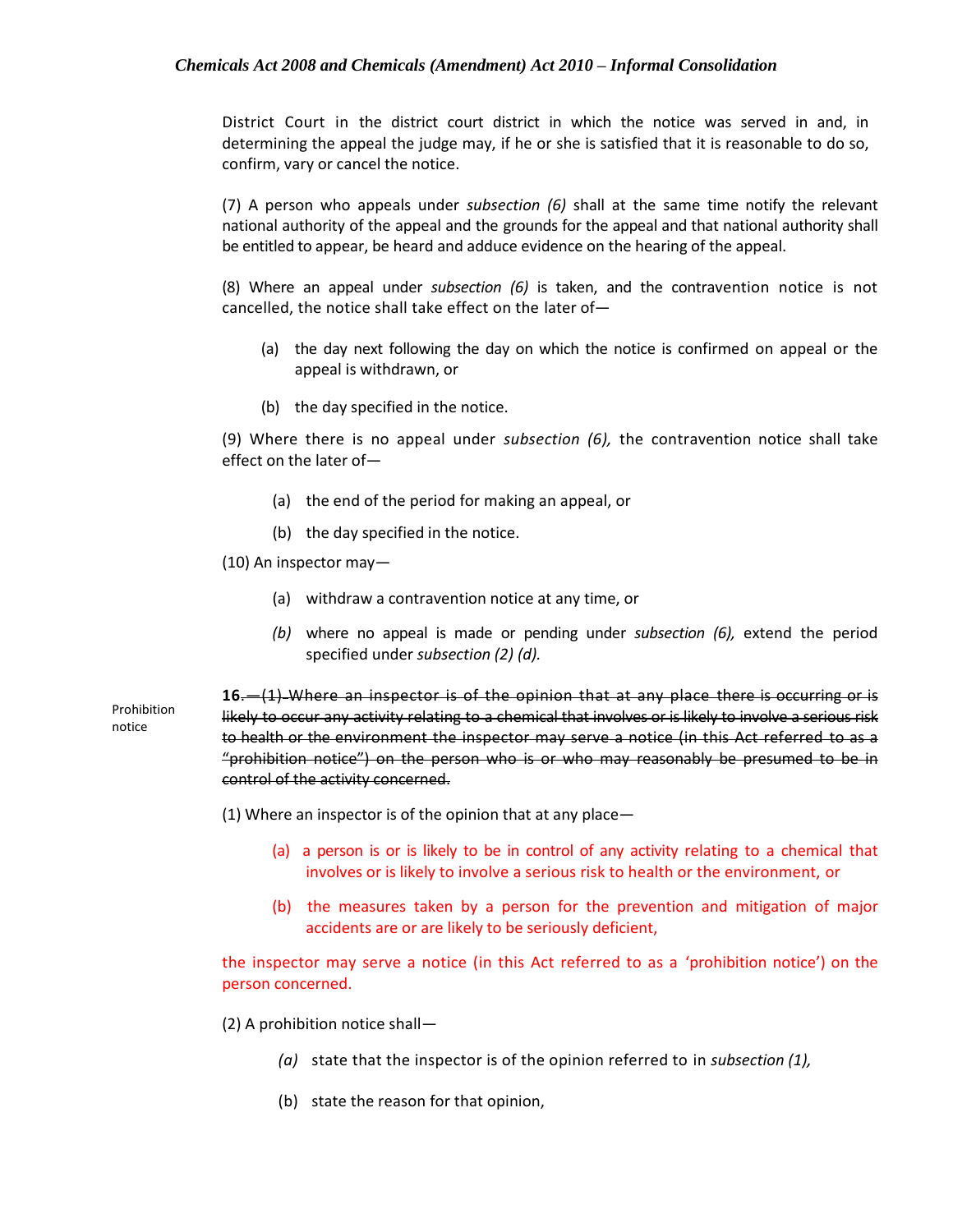- (c) specify the activity in respect of which that opinion is held,
- (d) where in the opinion of the inspector the activity involves a contravention, or likely contravention of any of the relevant chemicals statutory provisions, specify the provision,
- (e) prohibit the carrying on of the activity concerned until the matters that give rise or are likely to give rise to the risk are remedied, and
- (f) be signed and dated by the inspector.
- (3) A prohibition notice may include directions—
	- (a) as to the measures to be taken to remedy any contravention or matter to which the notice relates, or to otherwise comply with the notice, and
	- (b) to bring the notice to the attention of any person who may be affected by it, or to the public generally.
- (4) A prohibition notice shall take effect—
	- (a) when the notice is received by the person on whom it is served, or
	- (b) where an appeal is brought against the prohibition notice, on the day immediately following—
		- (i) the day on which the notice is confirmed on appeal or the appeal is withdrawn, or
		- (ii) the day specified in the notice, whichever occurs later.

(5) The bringing of an appeal against a prohibition notice shall not have the effect of suspending the operation of the notice but the appellant may apply to the court to have the operation of the notice suspended until the appeal is disposed of and, on such application, the court may, if it thinks proper to do so, direct that the operation of the notice be suspended until the appeal is disposed of.

(6) A person on whom a prohibition notice is served may, within 7 days beginning on the day on which the notice is served on him or her, appeal against the notice to a judge of the District Court in the district court district in which the notice was served and in determining the appeal the judge may, if he or she is satisfied that it is reasonable to do so, confirm, vary or cancel the notice.

(7) Where, on the hearing of an appeal under this section, a prohibition notice is confirmed, notwithstanding *subsection (4),* the judge by whom the appeal is heard may, on the application of the appellant, suspend the operation of the prohibition notice for such period as in the circumstances of the case the judge considers appropriate.

- (8) A person who—
	- (a) brings an appeal under *subsection (6),* or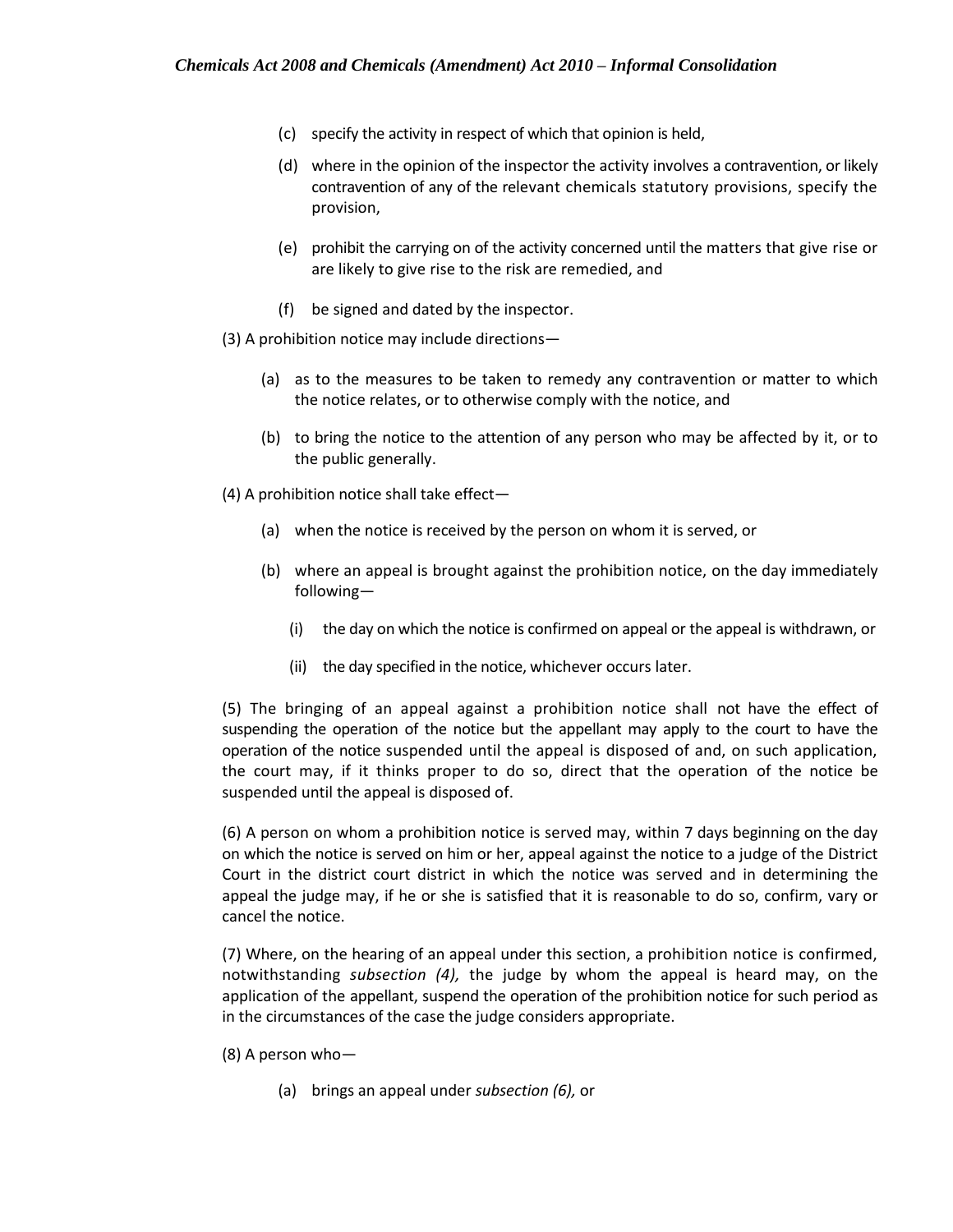*(b)* applies for the suspension of the operation of a prohibition notice under *subsection (7),*

shall at the same time notify the relevant national authority of the appeal or the application, and the grounds for the appeal or application.

(9) A person on whom a prohibition notice has been served who is of the opinion that the matters referred to in the prohibition notice have been remedied by the date specified in the notice shall confirm in writing to the inspector that those matters have been so remedied.

(10) Where a person on whom a prohibition notice has been served confirms in writing to the inspector in accordance with *subsection (9)* that the matters referred to in the prohibition notice have been remedied, the inspector shall, on being satisfied that the matters have been so remedied, within one month of receipt of such confirmation, give notice to the person concerned of such compliance with the prohibition notice.

(11) An inspector may at any time withdraw a prohibition notice if—

- (a) the inspector is satisfied that the activity to which the notice relates no longer involves a serious risk to health or the environment, or
- (b) the inspector is satisfied that the notice was issued in error or is incorrect in some material respect.

Contravention of prohibition notice — **17**.—(1) Where a person contravenes a prohibition notice an inspector may apply *ex parte* to the High Court for an order prohibiting the continued contravention of the notice.

> (2) The High Court may, upon an application under this section, order the person on whom the prohibition notice concerned was served to cease doing such acts as the High Court directs

**18**.—(1) A national authority may at any time direct any of its staff or any other person to—

- (a) investigate the causes and circumstances surrounding any injury to health or damage to the environment or any other activity to which the relevant chemicals statutory provisions relate, and
- (b) submit a report (in this Act referred to as a "special report") of the investigation to that national authority.

(2) A person, who is not an inspector, carrying out an investigation under this section shall, for the purposes of the investigation, have all the powers of an inspector under this Act.

(3) In the case of a person directed to carry out an investigation and make a special report (other than a member of the staff of the national authority concerned), that national authority may pay to the person such fees and expenses as the Minister or any relevant Minister may, with the approval of the Minister for Finance, determine.

(4) The national authority may, to the extent that the Minister or any relevant Minister may

application to High Court.

Investigations and special reports.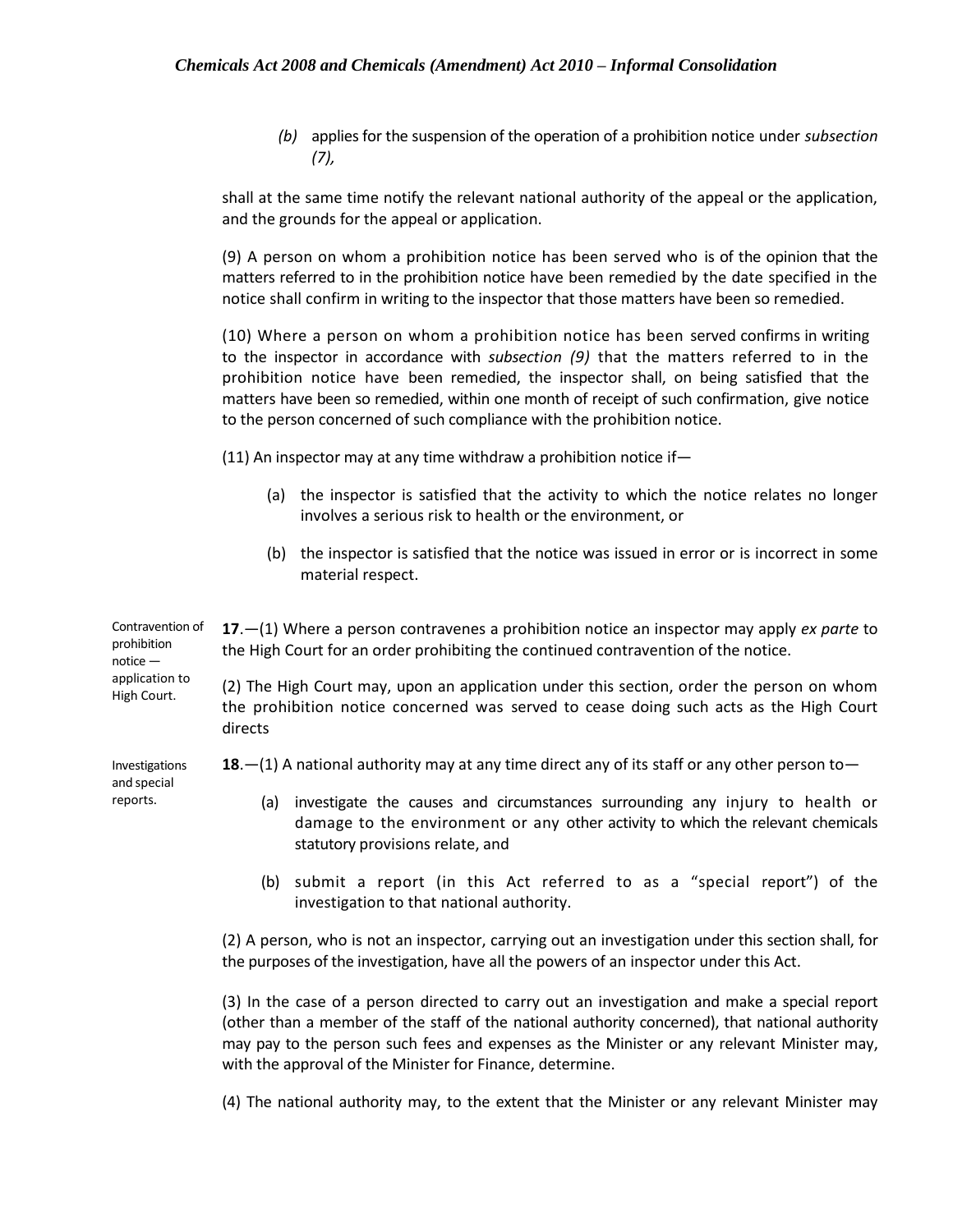determine, discharge the costs, other than those to which *subsection (3)* applies, if any, incurred in the preparation of a special report.

(5) A copy of a special report shall be submitted as soon as practicable after the completion of an investigation to the Minister and to any relevant Minister.

(6) The national authority may publish a special report, and, if the Minister, upon consultation with a relevant Minister, directs, it shall publish the special report.

| Application to<br><b>High Court</b><br>regarding<br>activity<br>involving<br>serious risk. | $19 - (1)$ Where a national authority considers that any activity which involves or is likely to<br>involve a contravention of the relevant chemicals statutory provisions and the risk therefrom<br>to health or to the environment is so serious that that activity should be restricted or<br>immediately prohibited until specified measures have been taken to reduce the risk to a<br>reasonable level, the national authority may apply ex parte to the High Court for an order<br>restricting or prohibiting that activity. |
|--------------------------------------------------------------------------------------------|-------------------------------------------------------------------------------------------------------------------------------------------------------------------------------------------------------------------------------------------------------------------------------------------------------------------------------------------------------------------------------------------------------------------------------------------------------------------------------------------------------------------------------------|
|                                                                                            | (2) The High Court may, upon an application under subsection (1), make such order as it<br>considers appropriate.                                                                                                                                                                                                                                                                                                                                                                                                                   |
|                                                                                            | (3) An order under this section shall have effect notwithstanding the terms of any permission<br>given under any other enactment for the activity to which the application under this section<br>relates.                                                                                                                                                                                                                                                                                                                           |
|                                                                                            | (4) On an application by any person for the revocation or variation of an order under<br>subsection (1), the national authority shall be entitled to be heard.                                                                                                                                                                                                                                                                                                                                                                      |
| Prohibition and<br>restriction on<br>the movement<br>of chemicals                          | 20. - Chemicals that are -                                                                                                                                                                                                                                                                                                                                                                                                                                                                                                          |
|                                                                                            | prohibited from being exported or imported, or<br>(a)                                                                                                                                                                                                                                                                                                                                                                                                                                                                               |
|                                                                                            | (b) subject to any restriction on importation or exportation,                                                                                                                                                                                                                                                                                                                                                                                                                                                                       |
|                                                                                            | under the relevant chemicals statutory provisions shall be deemed to be so prohibited or<br>restricted for the purposes of the Customs Consolidation Act 1876, the Customs Act 1956 and<br>the Customs and Excise (Miscellaneous Provisions) Act 1988.                                                                                                                                                                                                                                                                              |
| Evidence in<br>proceeding                                                                  | $21 - (1)$ In proceedings for an offence under this Act, any document purporting to have been<br>prepared or kept-                                                                                                                                                                                                                                                                                                                                                                                                                  |
|                                                                                            | pursuant to a requirement in the European Regulations,<br>a)                                                                                                                                                                                                                                                                                                                                                                                                                                                                        |
|                                                                                            | or<br>in the ordinary course of business by a person who had, knowledge of the matters<br>b)<br>specified in the document, shall be admissible as evidence of the matters specified in<br>the document.                                                                                                                                                                                                                                                                                                                             |
|                                                                                            |                                                                                                                                                                                                                                                                                                                                                                                                                                                                                                                                     |

(2) In proceedings for an offence under this Act, a document purporting to be a reproduction in legible form of a document stored in non-legible form to which subsection (1) applies shall be admissible as evidence of the matters specified therein, if the court before which the proceedings have been brought is satisfied that it was reproduced in the course of the normal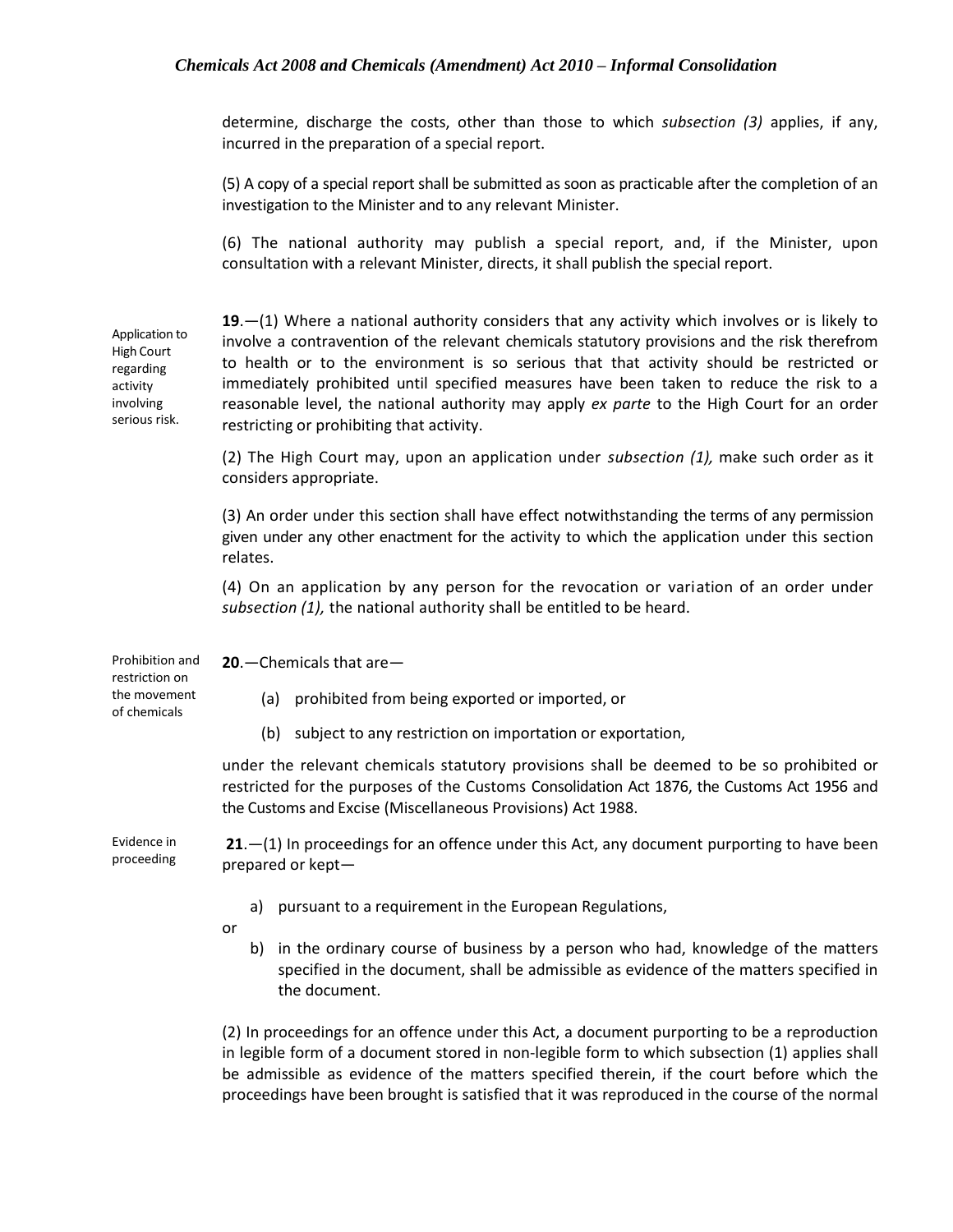operation of the reproduction system concerned.

(3) This section shall not apply to—

- a) a document containing information that is privileged from disclosure in proceedings for an offence,
- b) a document prepared by a person who would not be compellable to give evidence at the instance of the party seeking to have the document admitted as evidence of the matters specified in the document,
- c) a document (other than a technical document) prepared for the purposes, or in contemplation, of—
	- (i) the investigation of any offence,
	- (ii) an investigation or inquiry carried out pursuant to or under any enactment,
	- (iii) any proceedings whether civil or criminal, or proceedings of a disciplinary nature,

or

d) a document (other than a technical document) prepared after the alleged commission of the offence concerned.

(4) Nothing in this section shall operate to render inadmissible in proceedings under this Act any document as evidence of any matter specified therein, that is so admissible by virtue of any rule of law or enactment other than this Act.

(5) In this section—

"business" includes any trade, profession or other occupation carried on—

- a) for reward or otherwise, and
- b) either in the State or outside the State;

"technical document" means—

- a) a map, plan, drawing or photograph (including any explanatory material in or accompanying the document concerned),
- b) a record of a direction given by a member of the Garda Si'ocha'na pursuant to any enactment,
- c) a record of the receipt, handling, transmission, examination or analysis of any thing by any person acting on behalf of any party to the proceedings for the offence concerned, or
- d) a record by a registered medical practitioner of an examination of a living or dead person.

Powers of the officer of customs and excise to detain chemicals

**22.—**For the purpose of the performance by a national authority of any functions conferred on it under any of the relevant chemicals statutory provisions, an officer of customs and excise, following a request in that behalf by that national authority, may detain any chemical being exported or imported for so long as is reasonably necessary for an inspector to examine it for the purposes of the relevant chemicals statutory provisions, which period shall not in any case exceed 72 hours from the time when the chemical concerned is detained.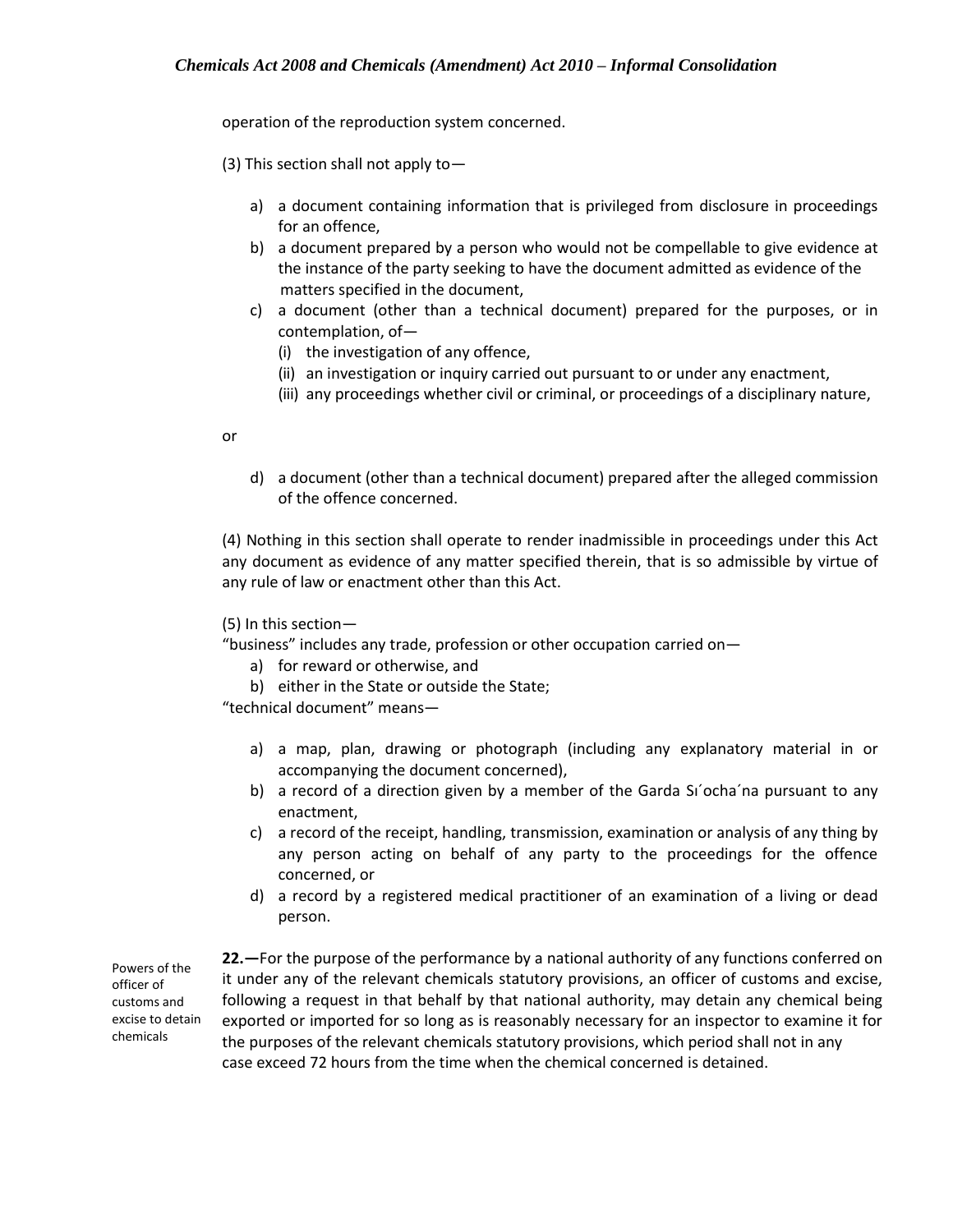#### PART 5

#### INFORMATION

Dissemination of information in the public interest **23**.—A national authority may, in the interest of the protection of health or the environment, and in consultation, where appropriate, with other national authorities take such measures as it considers appropriate to bring to the attention of the public matters giving rise to any contravention notice or prohibition notice served under this Act.

Publication of names of certain persons

**24**.—(1) The Authority shall, each year, compile lists of names and addresses of the following persons and a description of the trade, business or other activity carried on by them:

- (a) persons convicted of an offence under the relevant chemicals statutory provisions;
- *(b)* persons on whom a prohibition notice is served under *section 16;*

(*c*) persons in respect of whom an order has been made under *section 17* or *19.*

(2) The Authority shall, each year, cause any list referred to in *subsection (1)(a)* and *(c)* to be published in such manner as it considers appropriate.

(3) The Authority may, each year, cause any list referred to in *subsection (1)(b)* to be published in such manner as it considers appropriate.

(4) Any list referred to in *subsection (1)* shall specify, in respect of each person named in the list, such particulars as the Authority thinks fit of—

- (a) the matters occasioning the conviction, prohibition notice or order, as the case may be, imposed on the person, and
- (b) any fine or penalty imposed upon conviction of an offence.

| Protection for<br>persons<br>reporting<br>breaches of Act | 25. - Where a person communicates his or her opinion, whether in writing or otherwise, to a<br>national authority that- |  |
|-----------------------------------------------------------|-------------------------------------------------------------------------------------------------------------------------|--|
|                                                           | (a) an offence under this Act has been or is being committed, or                                                        |  |
|                                                           | (b) any provision of the relevant chemicals statutory provisions has not heap or is                                     |  |

(b) any provision of the relevant chemicals statutory provisions has not been or is not being complied with,

then, no one shall have a cause of action against that person in respect of that communication, unless he or she acted in bad faith

Protection of employees from penalisation for

**26**.—(1) An employer shall not penalise an employee for having formed an opinion of the kind referred to in *section 25* and communicated it, whether in writing or otherwise, to a national authority if the employee has acted reasonably and in good faith in forming that opinion and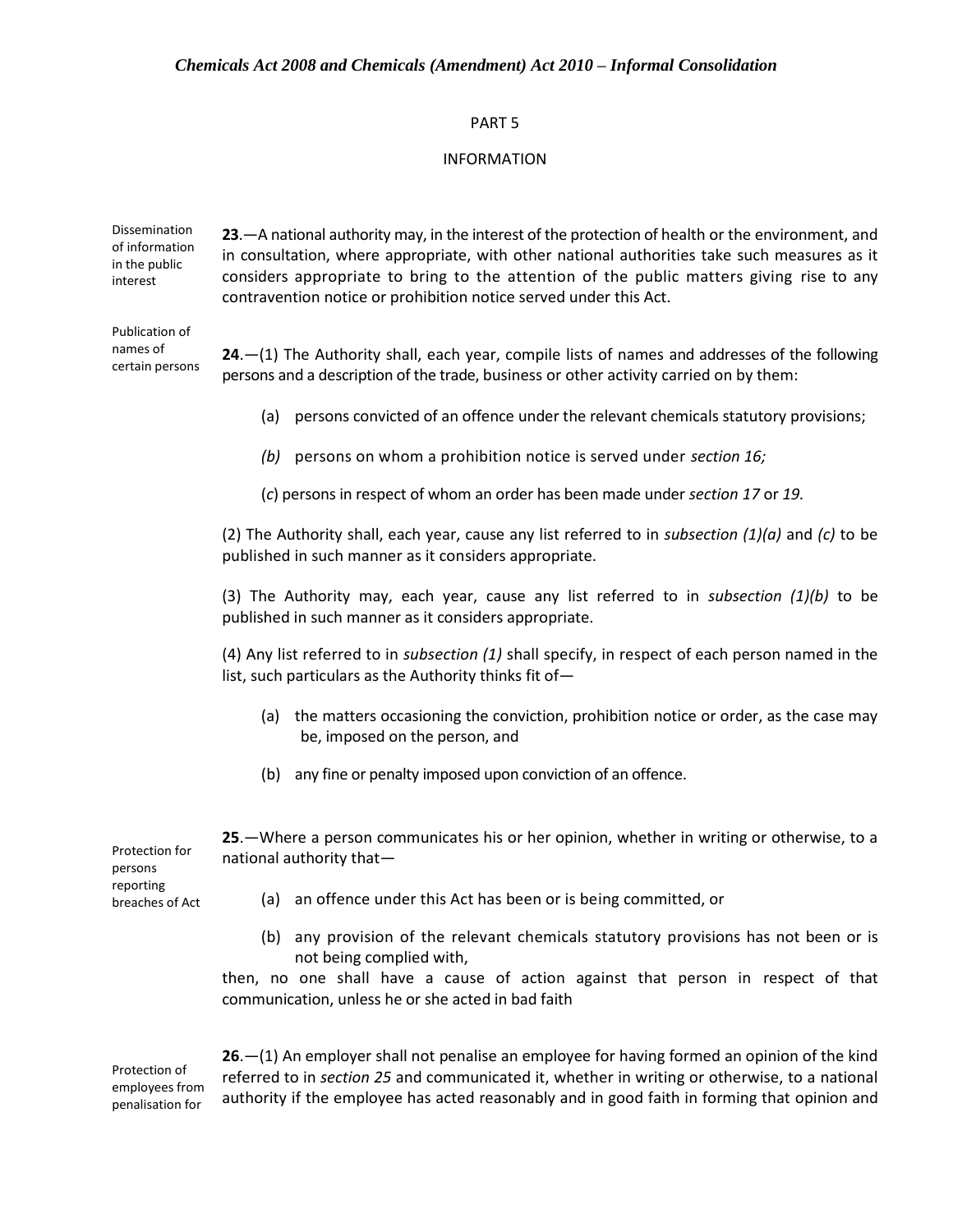reporting breaches of Act communicating it to the national authority concerned.

> (2) In proceedings under this section before a rights commissioner or the Employment Appeals Tribunal in relation to a complaint that *subsection (1)* has been contravened, it shall be presumed, until the contrary is proved, that the employee concerned acted reasonably and in good faith in forming the opinion and making the communication concerned.

> (3) If a penalisation of an employee, in contravention of *subsection (1),* constitutes a dismissal of the employee within the meaning of the Unfair Dismissals Acts 1977 to 2007, relief may not be granted to the employee in respect of that penalisation both under this section and under those Acts.

> (4) An employee may present a complaint to a rights commissioner that his or her employer has contravened *subsection (1)* in relation to him or her and, if he or she does so, the commissioner shall—

- (a) give the parties an opportunity to be heard by the commissioner and to present to the commissioner any evidence relevant to the complaint, and
- (b) give a decision in writing in relation to it and communicate the decision to the parties.

(5) A decision of a rights commissioner under *subsection (4)* shall do one or more of the following:

- (a) declare that the complaint was or, as the case may be, was not well founded;
- (b) require the employer to comply with *subsection (1)* and, for that purpose, require the employer to take specified steps;
- (*c*) require the employer to pay to the employee compensation of such amount (if any) as is just and equitable having regard to all the circumstances, but not exceeding 104 weeks' remuneration in respect of the employee's employment calculated in accordance with regulations under section 17 of the Unfair Dismissals Act 1977.
- (6) For the purposes of this section—
	- (*a*) subsections (3) to (6) and subsection (7)(*a*) of section 7 of the Act of 1994 shall apply in relation to a complaint presented under this section as they apply in relation to a complaint presented under subsection (1) of the said section 7, subject to the following modifications, namely—
		- (i) the deletion in subsection (3) of all the words from "if it is presented" to the end of that subsection and the substitution of "unless it is presented to him within the period of 12 months beginning on the date of the contravention to which the complaint relates or (in a case where the rights commissioner is satisfied that exceptional circumstances prevented the presentation of the complaint within the period aforesaid) such further period, not exceeding 6 months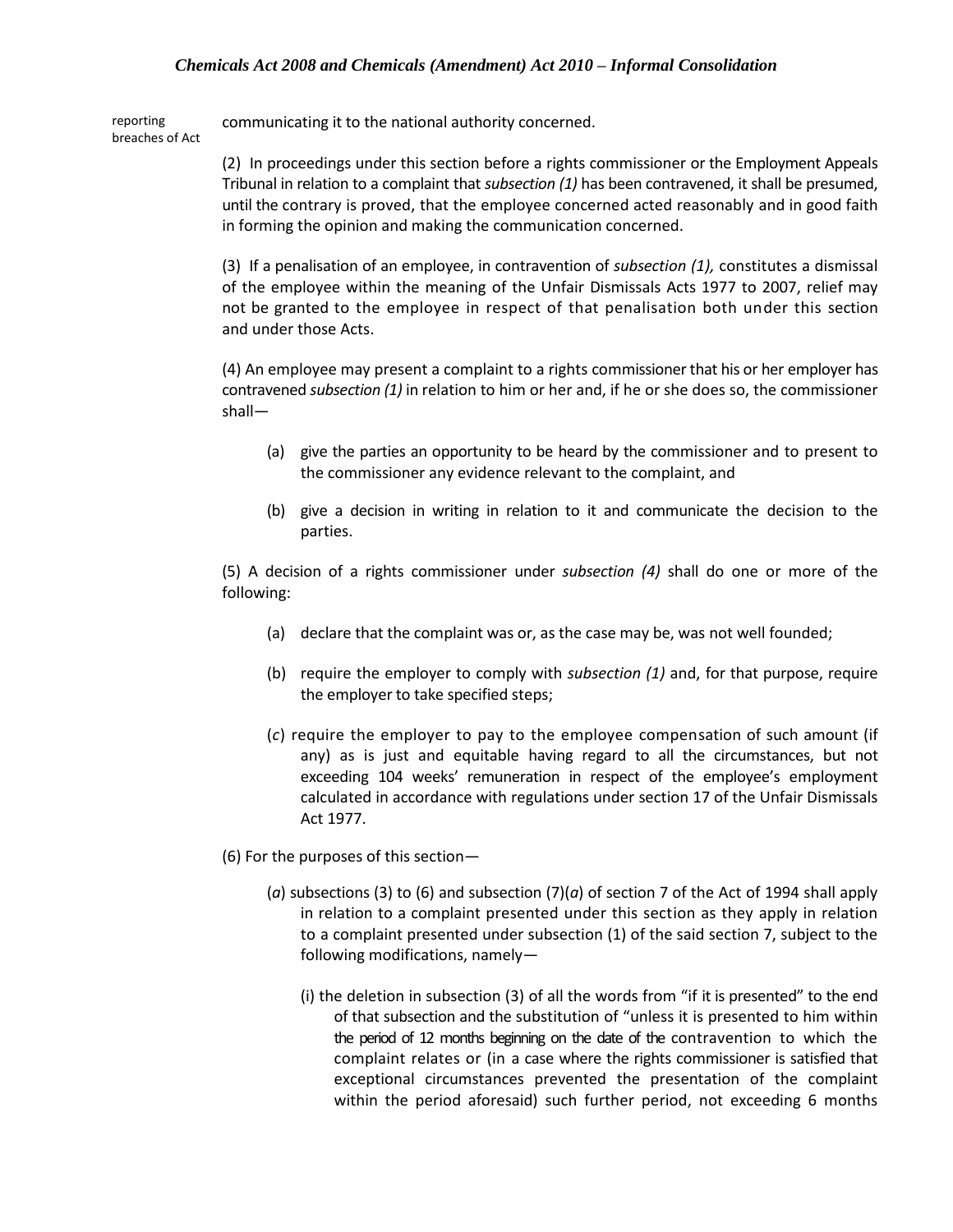from the expiration of the said period of 12 months, as the rights commissioner considers reasonable",

- (ii) the substitution in subsection (6) of a reference to a decision for the reference to a recommendation, and
- (iii) any other necessary modifications,
- (*b*) sections 8, 9 and 10 of the Act of 1994 shall apply as they apply for the purposes of that Act, subject to the following modifications, namely—
	- (i) the substitution in those provisions of references to a decision for references to a recommendation, and
	- (ii) the substitution in section 9 of the Act of 1994 of—
		- (I) references to the Circuit Court for references to the District Court,
		- (II) the following subsection for subsection (3):

"(3) An application under this section to the Circuit Court shall be made to the judge of the Circuit Court for the circuit in which the employer concerned ordinarily resides or carries on any profession, trade or business.",

and

(III) any other necessary modifications. (7) In this section—

"Act of 1994" means the Terms of Employment (Information) Act 1994;

"penalisation" includes any act or omission by an employer or a person acting on behalf of an employer that affects, to his or her detriment, an employee with respect to any term or condition of his or her employment.

**27**.—(1) A national authority may, by notice (in this Act referred to as an "information notice") served on a person, require the person to give to that national authority, within such period and in such form as may be specified in the notice, any information specified in the notice that the national authority may reasonably require for the proper performance by it of its functions under the relevant chemicals statutory provisions.

(2) The period specified in the information notice may be extended at the discretion of that national authority on the application of the person on whom the notice is served.

(3) A person on whom an information notice is served may, within 7 days beginning on the day on which the notice is served on him or her, appeal against the notice to a judge of the District Court in the district court district in which the notice was served and in determining the appeal the judge may, if he or she is satisfied that it is reasonable to do so, confirm, vary or cancel the notice.

(4) Where, on the hearing of an appeal under *subsection (3)*, an information notice is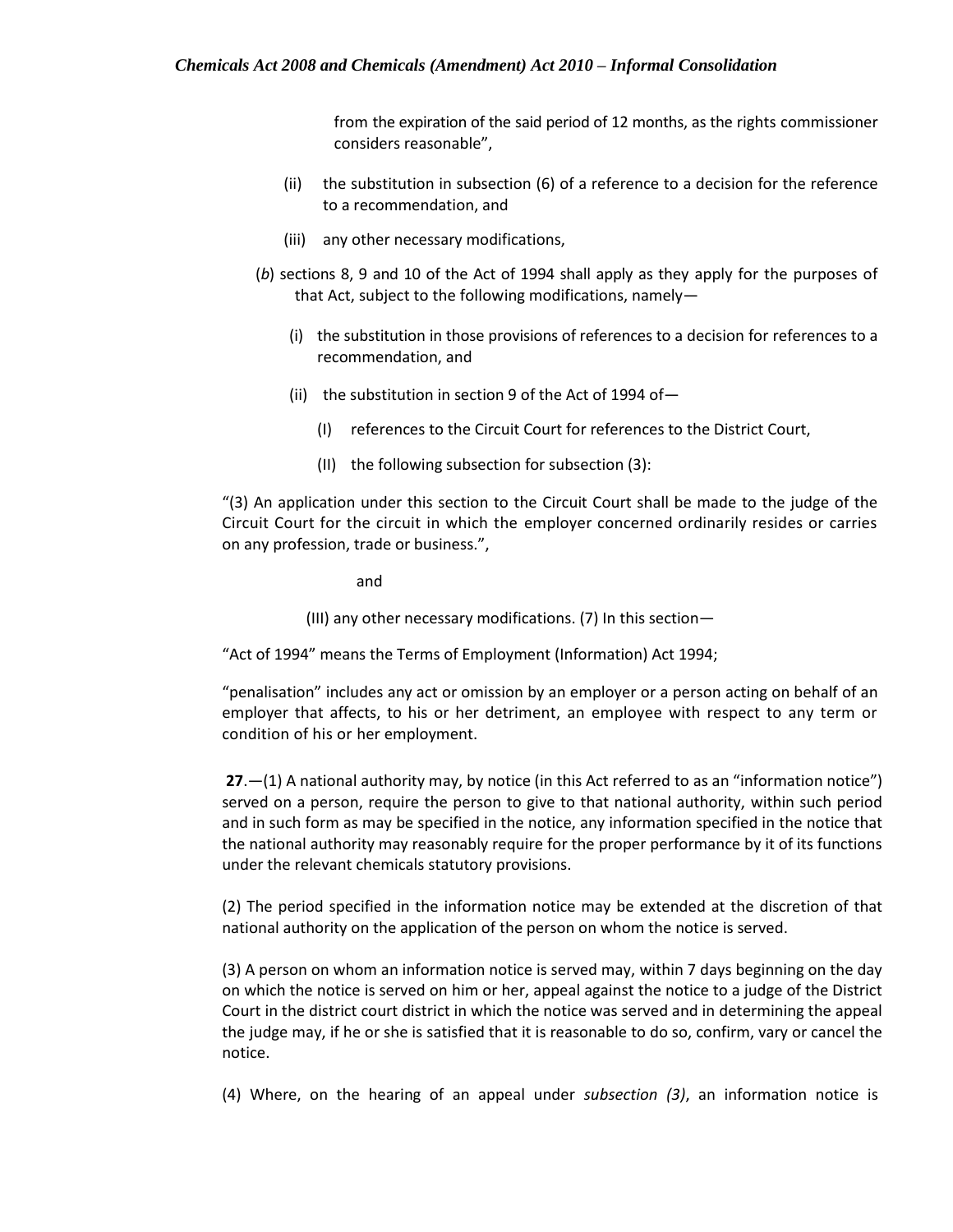confirmed or varied, the judge of the District Court by whom the appeal is heard may, on the application appellant, suspend the operation of the notice for such period as in the circumstances of the case the judge considers appropriate.

(5) Subject to *subsection (6),* a person on whom an information notice is served shall comply with the notice before the later of—

- a) the end of the period specified in the notice, or
- b) where the period referred to in *paragraph (a)* is extended under *subsection (2),* the end of that extended period.

(6) Where an appeal is brought under this section, and the information notice to which the appeal relates is confirmed or varied or the appeal is withdrawn, the person on whom the notice is served shall comply with the notice before—

- a) the day immediately following the day on which the notice is confirmed or varied or the appeal is withdrawn,
- b) the end of the period specified in the notice, or
- c) where the operation of the notice has been suspended under *subsection (4),* the end of the period of suspension, whichever occurs latest.

Prohibition on unauthorised disclosure of information.

**28**.—(1) A person shall not, save as otherwise provided for by law, disclose information obtained by him or her while performing functions as—

- (a) a member or member of staff of a national authority,
- (b) an inspector,
- *(c)* a person (other than a member of staff of a national authority) appointed to carry out an investigation under *section 18,*
- (d) a consultant or adviser to a national authority or a person employed by him or her,

unless he or she is duly authorised to so do by the national authority concerned.

(2) *Subsection (1)* shall not prevent the disclosure of information where that disclosure is—

- (a) for the purpose of the discharge of functions under the relevant chemicals statutory provisions,
- (b) made with the consent of the person to whom the information applies, or

(*c*) for the purposes of—

(i) any legal proceedings (including by means of a report to a coroner holding an inquest under the Coroners Acts 1962 and 2005 on the body of a person whose death may have been caused through personal injury), or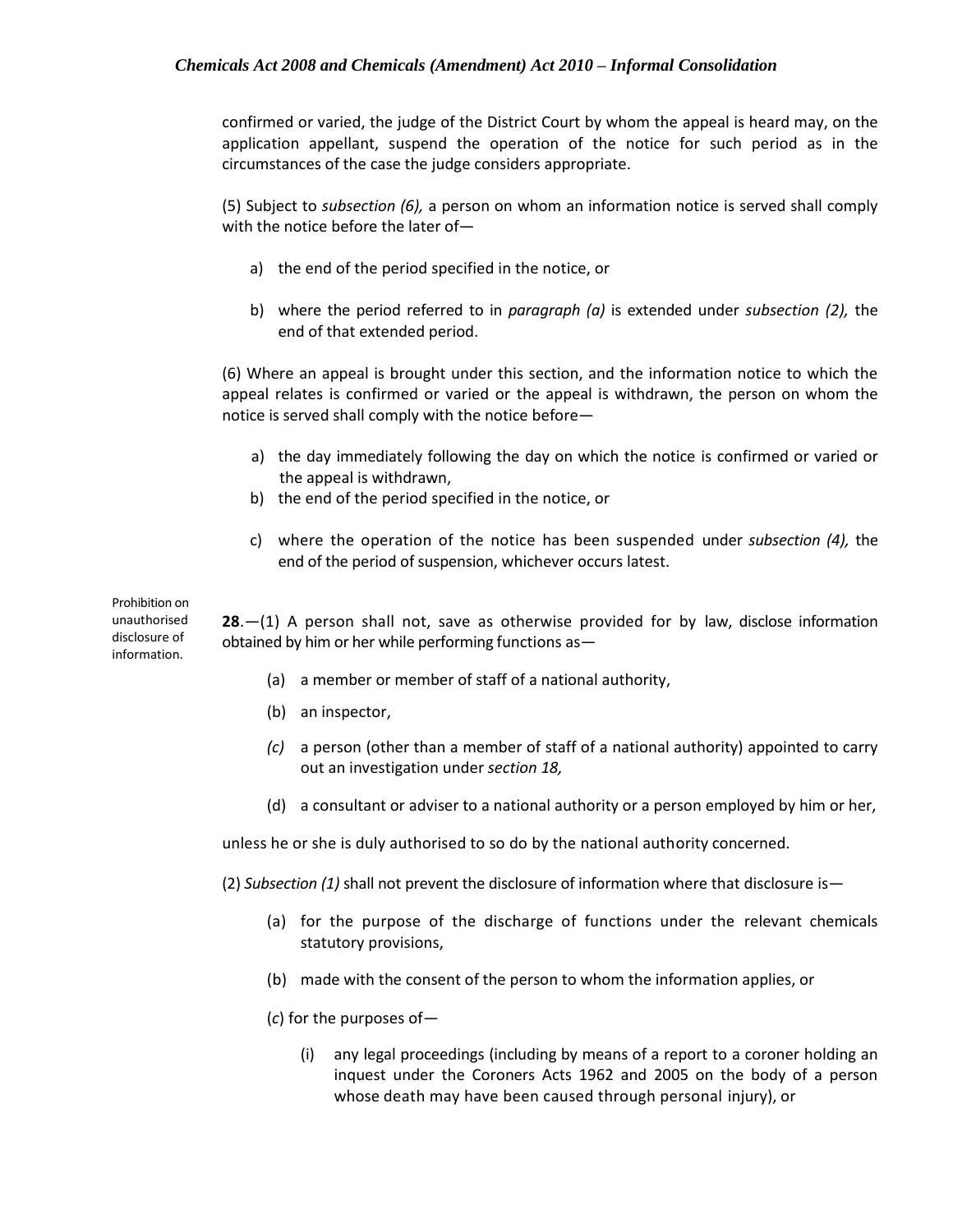*(ii)* any investigation or special report under *section 18.*

#### PART 6

## OFFENCES AND PENALTIES

**29**.—(1) An exporter or importer who contravenes a provision of Offences. the Rotterdam Regulation that applies to him or her shall be guilty of an offence.

(2) A manufacturer who contravenes a provision of the Detergents Regulation that applies to him or her shall be guilty of an offence.

(3) Where—

- (a) a distributor,
- (b) a downstream user,
- (c) an importer,
- (d) a manufacturer,
- (e) a person appointed in accordance with Article 8 of the REACH Regulation, or
- (f) a producer of an article, or (g) a supplier,

contravenes a provision of the REACH Regulation that applies to him or her, that person shall be guilty of an offence.

(3A) Where—

- (a) a distributor,
- (b) a downstream user,
- (c) an importer,
- (d) a manufacturer,
- (e) a notifier,
- (f) a producer of an article, or
- (g) a supplier,

contravenes a provision of the CLP Regulation that applies to him or her, that person shall be guilty of an offence.

(4) A person who contravenes a provision of regulations under this Act that is declared in the regulations to be a penal provision shall be guilty of an offence.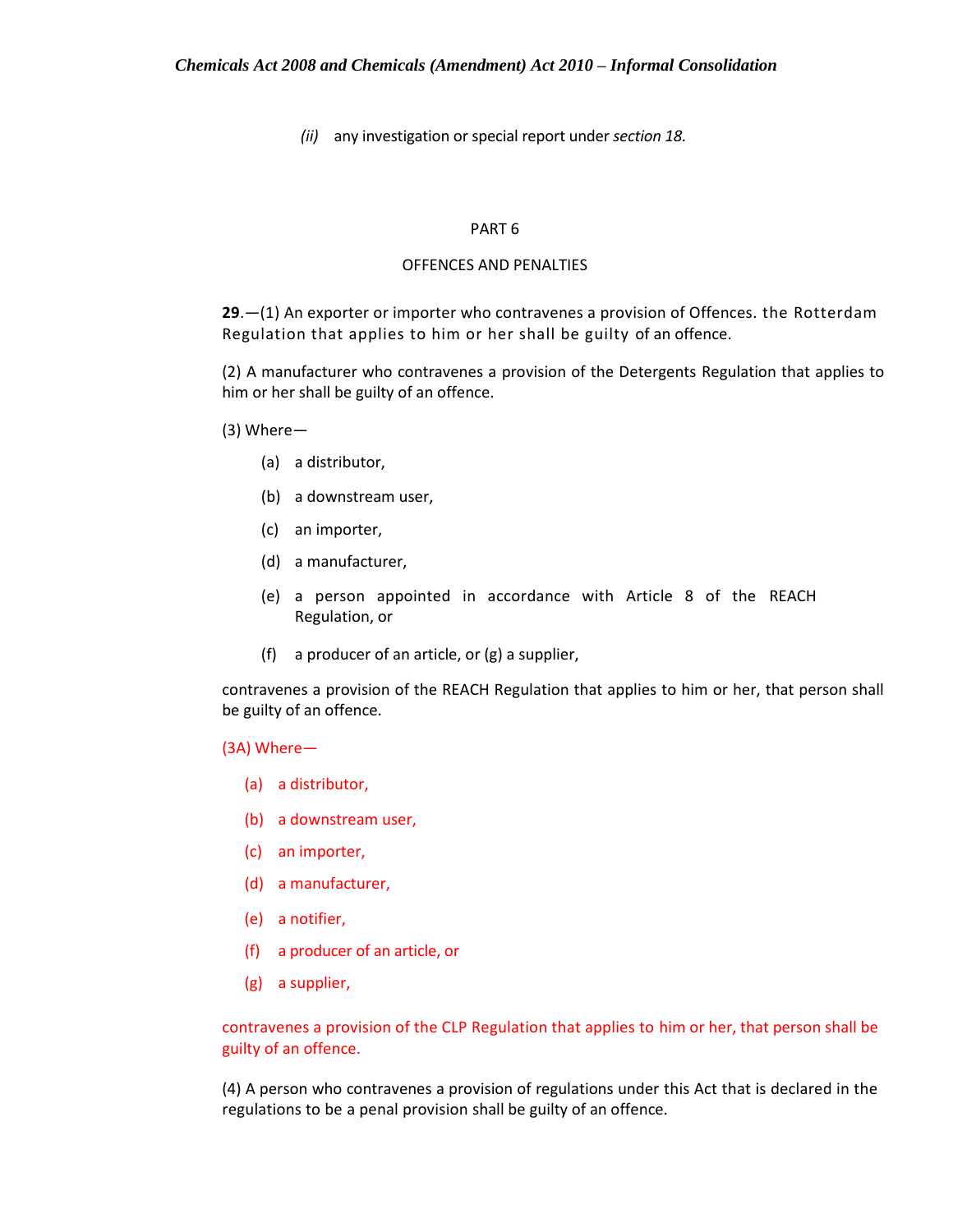(5) A person who contravenes a requirement in a contravention notice or a prohibition notice shall be guilty of an offence.

(6) A person who forges or utters knowing it to be forged—

- (a) a register, record, licence, authorisation, direction, or permit under the relevant chemicals statutory provisions or a document purporting to be an extract therefrom, or
- (b) a contravention notice, a prohibition notice or an information notice,

(in this section referred to as a "forged document") shall be guilty of an offence.

(7) A person who alters, with intent to defraud or deceive, or who utters knowing it to be so altered—

- (a) a register, record, license, authorisation, direction, or permit under the relevant chemicals statutory provisions or a document purporting to be an extract therefrom, or
- (b) a contravention notice, a prohibition notice or an information notice,

(in this section referred to as an "altered document") shall be guilty of an offence.

(8) A person who has, without lawful authority, a forged document or an altered document in his or her possession shall be guilty of an offence.

(9) Any person who obstructs or interferes with an inspector or a member of the Garda Sı´ochána in the course of exercising a power conferred on him or her by this Act or a warrant under *section 12* or impedes the exercise by the inspector or member, as the case may be, of such power, or fails or refuses to comply with a request or requirement of, or to answer a question asked by, an inspector or such a member pursuant to a power conferred by this Act, or in purported compliance with such request or requirement or in answer to such question gives information to the inspector or member that he or she knows to be false or misleading in any material respect, shall be guilty of an offence.

(10) Any person who obstructs or interferes with an officer of customs and excise in the course of exercising a power conferred on him or her by this Act shall be guilty of an offence.

(11) A person who falsely represents himself or herself to be an inspector shall be guilty of an offence.

(12) A person who, at any time during the period of 3 months immediately following the affixing of a notice in accordance with *section 3(1) (d),* removes, alters, damages or defaces the notice without lawful authority shall be guilty of an offence.

(13) A person who states to a national authority that another person has committed an offence under this section or has failed to comply with a provision of the relevant chemicals statutory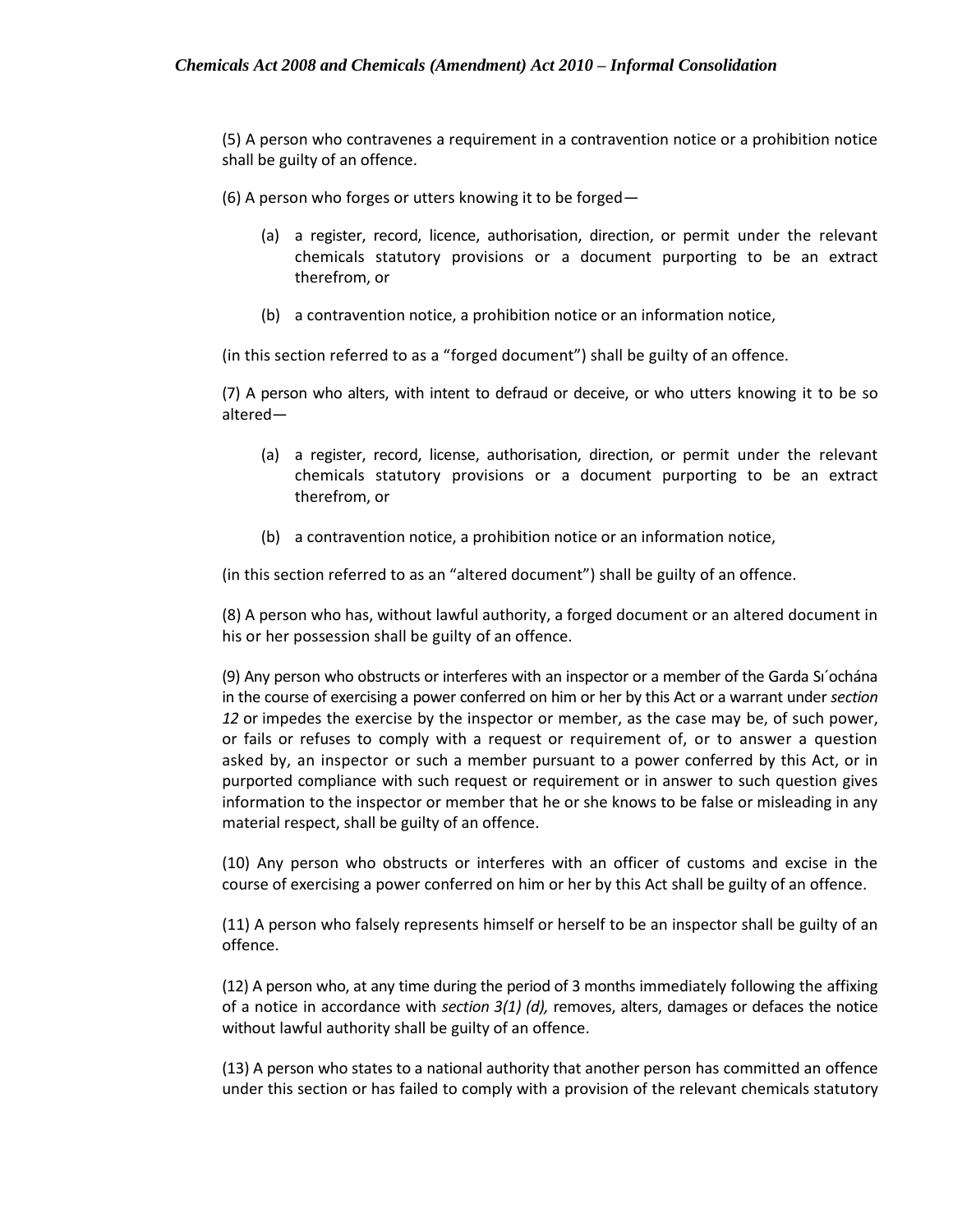provisions knowing the statement to be false shall be guilty of an offence.

(14) A person who, in purported compliance with a requirement in an information notice, furnishes information to a national authority that he or she knows to be false or misleading in a material respect shall be guilty of an offence.

(15) A person who contravenes *section 28* shall be guilty of an offence.

A person who—

- (a) fails to comply with a direction under *section 14,* or
- (b) contravenes an information notice under *section 27,* shall be guilty of an offence.

Penalties **30**.—(1) A person guilty of an offence under *section 29* (other than *subsection (16))* shall be liable—

- (a) on summary conviction, to a fine not exceeding €5,000 or imprisonment for a term not exceeding 6 12 months or both, or
- (b) on conviction on indictment, to a fine not exceeding  $\xi$ 3,000,000 or imprisonment for a term not exceeding 2 years or both.

(2) A person guilty of an offence under *section 29(16)* shall be liable on summary conviction to a fine not exceeding €5,000.

(3) Where a person is convicted of an offence under the relevant chemicals statutory provisions in proceedings brought by a national authority, the court shall, unless it is satisfied that there are special and substantial reasons for not so doing, order the person to pay to that national authority the costs and expenses measured by the court, incurred by the national authority in relation to the investigation, detection and prosecution of the offence, including costs and expenses incurred in the taking of samples, the carrying out of tests, examinations and analyses and in respect of the remuneration and other expenses of employees, consultants and advisers engaged by the national authority.

- Fixed payment notice. **31**.—(1) Where an inspector has reasonable grounds for believing that a person has committed an offence under the relevant chemicals statutory provisions and is liable to summary prosecution in respect thereof, the inspector may give to the person a notice in writing (in this Act referred to as a "fixed payment notice") in the prescribed form stating that—
	- (a) the person is alleged to have committed that offence,
	- (b) the person may during the period of 21 days beginning on the date of the notice make to the national authority concerned at the address specified in the notice a payment of such amount as may be prescribed, being an amount of not more than €2,000, accompanied by the notice,
	- (c) the person is not obliged to make the payment specified in the notice, and
	- (d) a prosecution of the person to whom the notice is given in respect of the alleged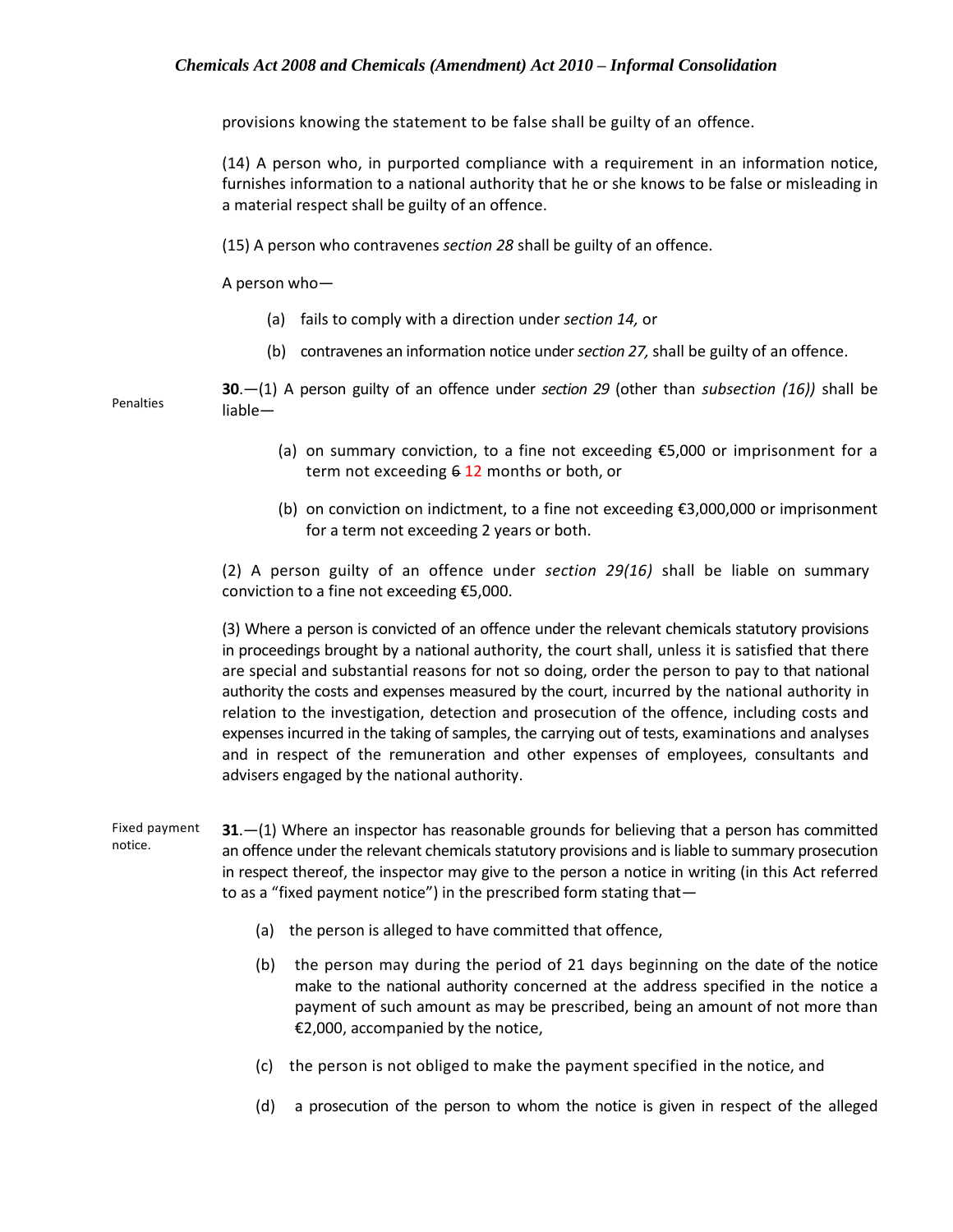offence will not be instituted during the period of 21 days beginning on the date of the notice and, if the payment specified in the notice is made during that period, no prosecution in respect of the alleged offence will be instituted.

(2) Where a fixed payment notice is given under *subsection (1)—*

- (a) the person to whom it applies may, during the period of 21 days beginning on the date of the notice, make to the national authority concerned at the address specified in the notice the payment specified in the notice accompanied by the notice,
- (b) the national authority may, upon receipt of the payment, issue a receipt for it and any payment so received shall not be recoverable by the person who made it, and
- (*c*) a prosecution in respect of the alleged offence shall not be instituted in the period specified in the notice, and if the payment so specified is made during that period, no prosecution in respect of the alleged offence shall be instituted.

(3) In summary proceedings for an offence under the relevant chemicals statutory provisions it shall be a defence for the defendant to prove that he or she has made a payment, in accordance with this section, pursuant to a fixed payment notice issued in respect of that offence.

(4) Regulations prescribing an amount under *subsection (1) (b)* may prescribe different amounts in relation to different offences.

(5) Moneys received pursuant to the giving of a fixed payment notice shall be disposed of in a manner determined—

- (a) by the Authority, with the prior consent of the Minister and the Minister for Finance,
- (b) by a national authority (other than the Authority or a Minister of the Government), with the prior consent of the relevant Minister and the Minister for Finance, or
- (*c*) by a national authority who is a Minister of the Government, with the prior consent of the Minister for Finance.

Offences by bodies corporate. **32.—**Where an offence under this Act has been committed by a body corporate and is proved to have been committed with the consent or connivance of, or to be attributable to any neglect on the part of, a person being a director, manager, secretary or other officer of the body corporate, or a person who was purporting to act in any such capacity, that person as well as the body corporate shall be guilty of an offence and shall be liable to be proceeded against and punished as if he or she were guilty of the first-mentioned offence.

Prosecution of offences. **33**.—(1) Subject to subsections (2) and (3), summary proceedings in relation to an offence under the relevant chemicals statutory provisions may be brought and prosecuted by a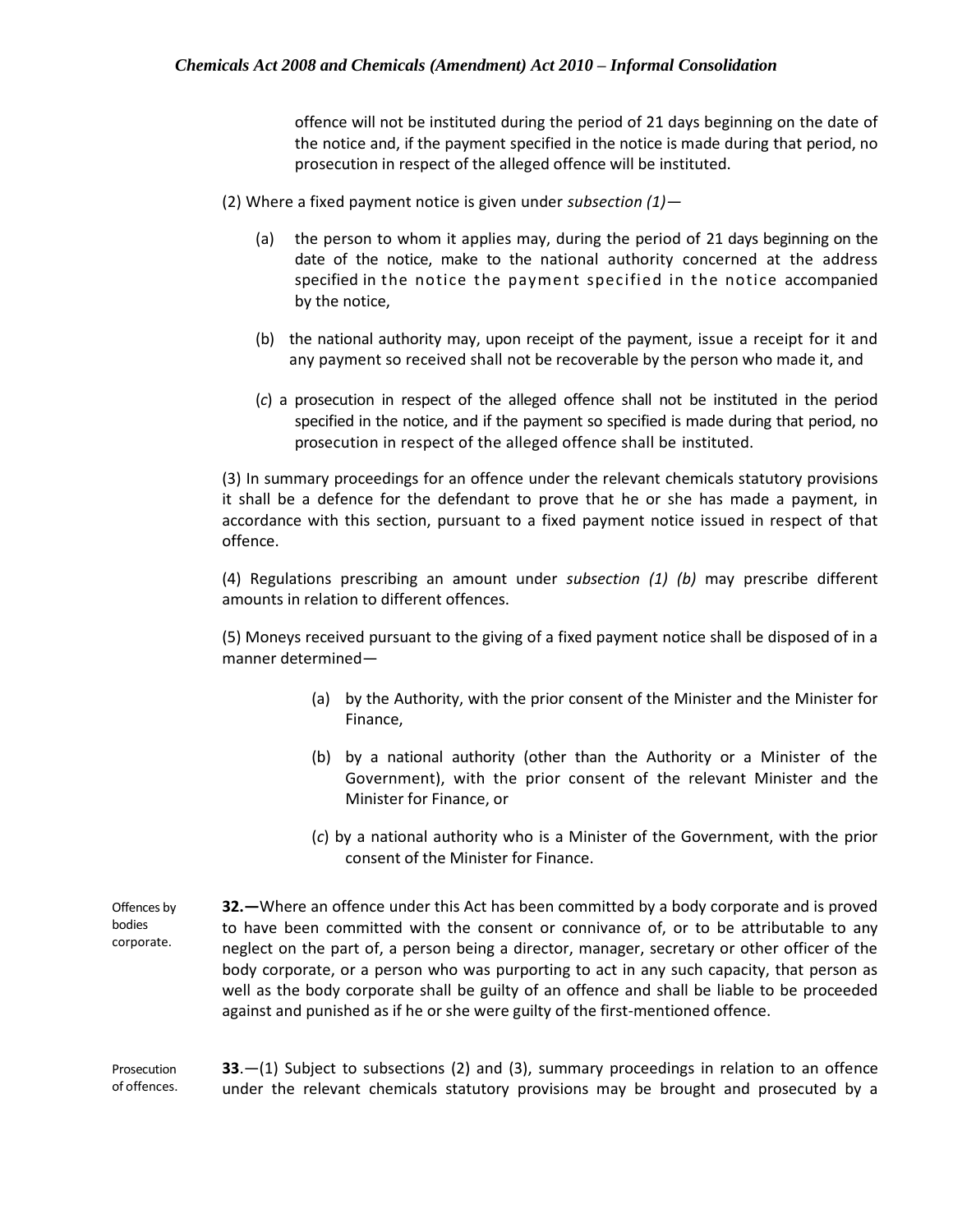#### national authority.

(2) Notwithstanding section 10(4) of the Petty Sessions (Ireland) Act 1851 and subject to subsection (3), summary proceedings for an offence under section 29(16) may be instituted at any time within 12 months from the date on which the offence was committed or alleged to have been committed.

(3) Where a special report is submitted under section 18(1) to a national authority and it appears from the report that one or more of the relevant chemicals statutory provisions was contravened during any period to which the report relates, summary proceedings for an offence consisting of the contravention concerned may be instituted at any time within 6 months of the submission of the report under section 18(1) or 12 months after the date of the contravention, whichever occurs later.

#### PART 7

#### **MISCELLANEOUS**

| Appeal to<br>Circuit Court<br>from certain<br>orders of<br><b>District Court</b> | 34.—For the avoidance of doubt, an order of the District Court confirming, varying or<br>cancelling a notice under section 15(6), 16(6) or $27(3)$ is a decision of a judge of the District<br>Court for the purposes of section 84 of the Courts of Justice Act 1924.                                                                                                                                                                                                                                                                                     |
|----------------------------------------------------------------------------------|------------------------------------------------------------------------------------------------------------------------------------------------------------------------------------------------------------------------------------------------------------------------------------------------------------------------------------------------------------------------------------------------------------------------------------------------------------------------------------------------------------------------------------------------------------|
| Notice or<br>direction to be<br>in writing                                       | 35. - Any notice or direction under this Act shall be in writing.                                                                                                                                                                                                                                                                                                                                                                                                                                                                                          |
| Laying of<br>regulations and<br>orders before<br>Houses of<br><b>Oireachtas</b>  | 36. - Every regulation or order (other than an order under section 1(2)) under this Act shall<br>be laid by the Minister before each House of the Oireachtas as soon as may be after it is<br>made and, if a resolution annulling the regulation or order is passed by either such House<br>within the next 21 days on which that House sits after the regulation or order is laid before it,<br>the regulation or order shall be annulled accordingly but without prejudice to the validity of<br>anything previously done under the regulation or order. |
| Amendment of<br>Safety, Health<br>and Welfare at<br>Work Act 2005.               | 37. - The Safety, Health and Welfare at Work Act 2005 is amended-<br>(a) in section 34(1), by inserting after paragraph $(d)$ the following:<br>$\degree$ (dd) to perform the functions conferred on the Authority by the Chemicals Act<br>$2008,$ ",                                                                                                                                                                                                                                                                                                      |
|                                                                                  | and<br>in Schedule 6, paragraph 5, by substituting "paragraph 4" for "paragraph 3".<br>(b)                                                                                                                                                                                                                                                                                                                                                                                                                                                                 |

#### **Section 12 Chemical Amendment Act 2010**

Amendment of Safety, Health

—The Safety, Health and Welfare at Work Act 2005 is amended—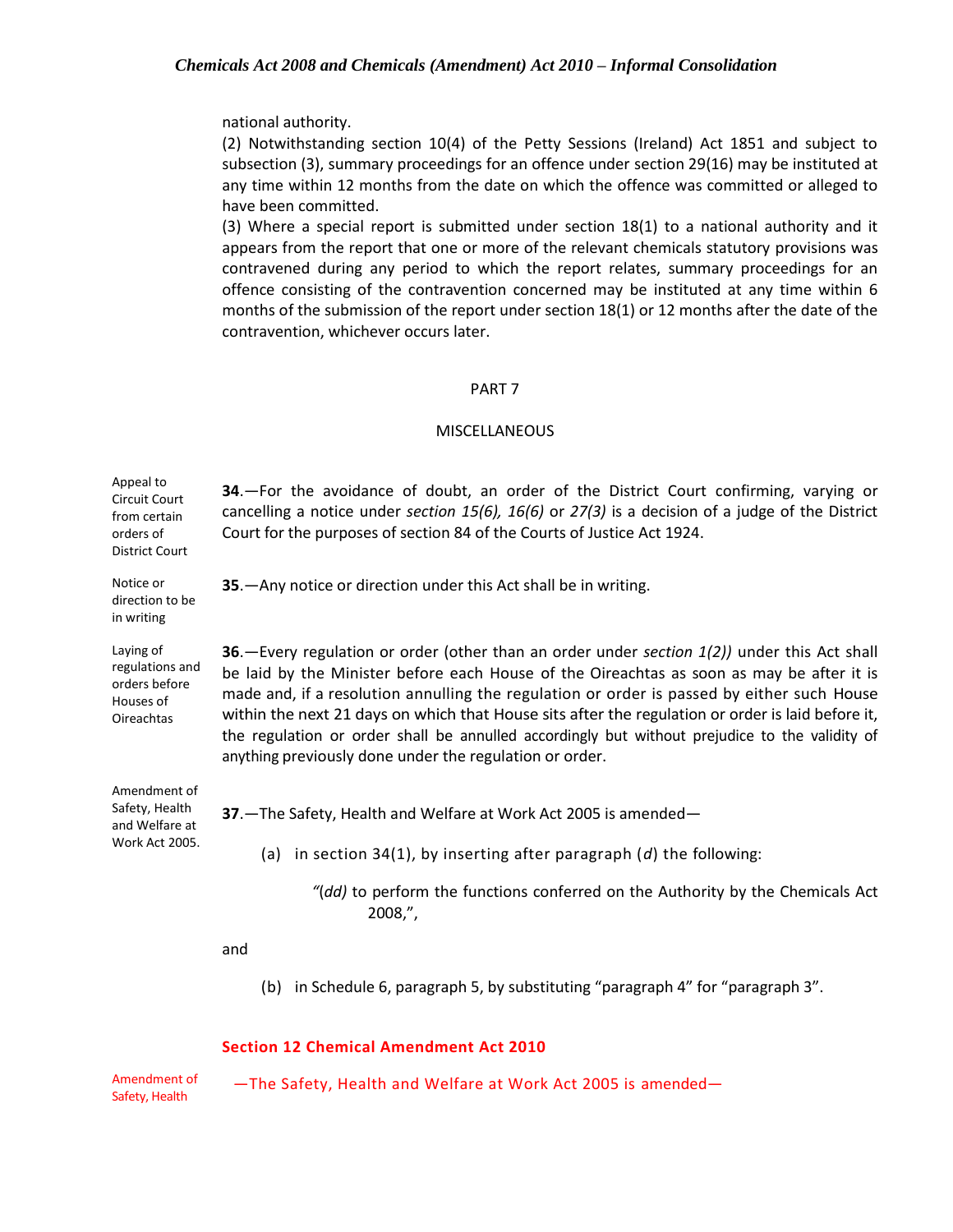and Welfare at Work Act 2005.

- (a) in subsection (5) of section 18, by deleting "who is not in his or her employment",
- (b) in subsection (8) of section 29, by inserting "or, if an appeal has been brought, the appeal has been abandoned" after "no appeal has been brought",
- (c) in section 58, by deleting subsection (2),
- (d) in section 65—
	- (i) in subsection (1), by substituting "an improvement plan (in this section and in section 66 referred to as a 'plan')" for "an improvement plan",
	- (ii) in paragraph (b) of subsection (2), by substituting "a plan" for "an improvement plan",
	- (iii) in subsection (2), by deleting paragraph (c),
	- (iv) in subsection (4), by substituting "a plan" for "an improvement plan", and
	- (v) by inserting the following new subsections:

"(5) Within one month of receipt of a plan submitted pursuant to a notice under subsection (4), an inspector shall confirm by written notice to the person who submitted the plan, whether or not he or she is satisfied that the plan is adequate.

(6) A notice under subsection (4) or (5) shall, where the inspector is satisfied with the plan, require the employer concerned to implement the plan.

(7) A person to whom a direction under subsection (1) or a notice under subsection (4) or (5) applies shall comply with the notice or direction.

(8) A direction or notice under this section shall be signed and dated by the inspector.",

(*e*) in section 66—

- (i) by substituting the following paragraph for paragraph (*b*) of subsection (1):
	- "(*b*) has failed to comply with a direction under section 65(1), or a notice under section 65(4)(*b*), or",
- (ii) by inserting the following paragraphs in subsection (1):
	- "(*c*) has submitted a plan in relation to which an inspector has confirmed by notice under section 65(5) that he or she is not satisfied that the plan is adequate, or
	- (*d*) has failed to implement a plan,", and